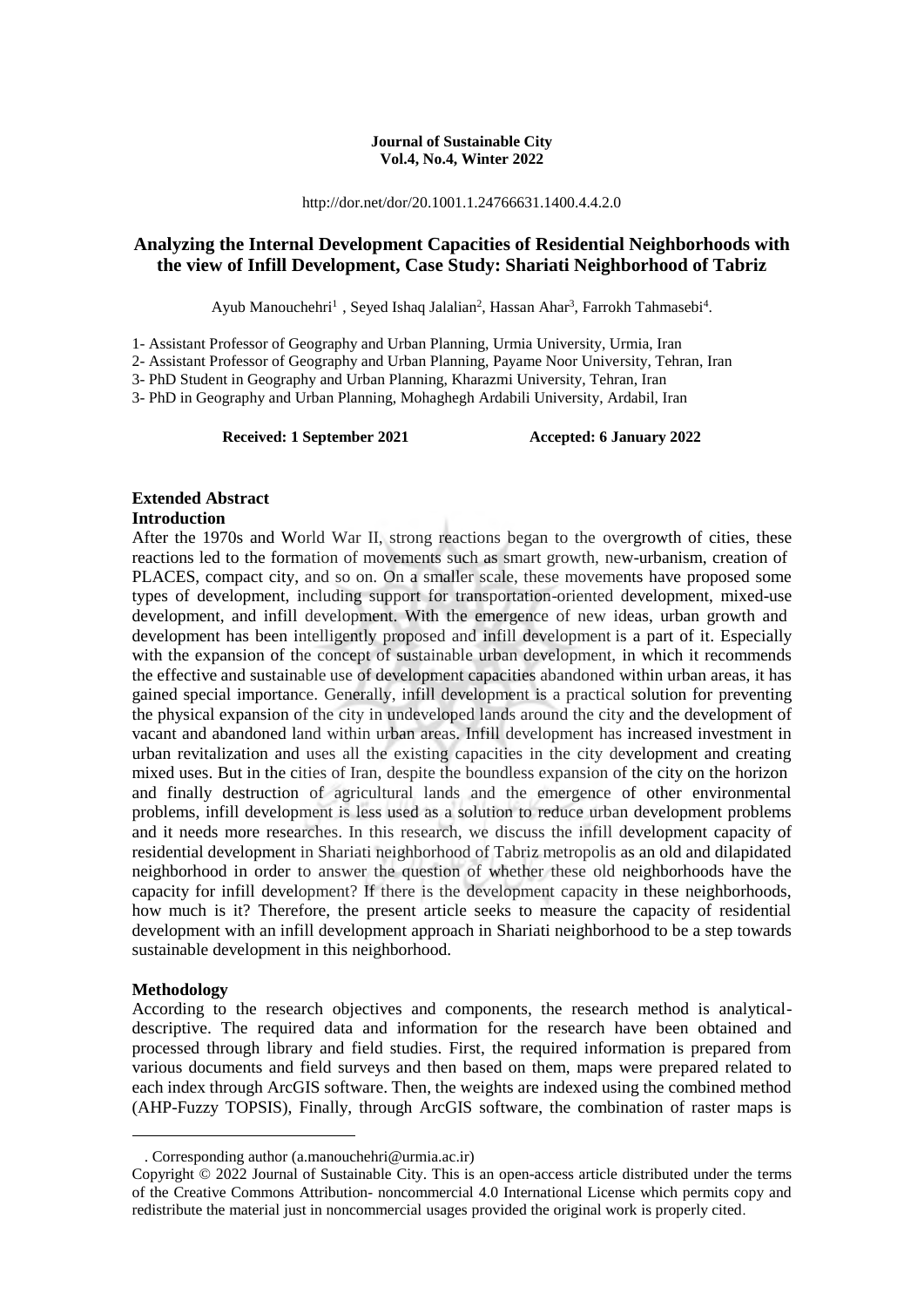done based on the used method.

### **Results and discussion**

The used indicators in this research are: Empty and barren lands, quality of buildings, impermeability, fineness of parts, number of buildings floors, relative value of land and type of building materials (building skeleton). The first used criterion, is the amount of empty and barren lands. This criterion is considered because it is closer to scalability than other factors. Another indicator in infill development, is the study of building quality. In the building quality index, buildings are classified into four, new, usable, renovated and destroyed groups. In the study area about 8.39% are destroyed ones, 52.30% are usable ones, 30.68% are renovated ones and 8.63% are new ones. The next studied indicator in this research, is accessibility and permeability. To examine this index, neighborhoods are classified into four groups according to access to the thoroughfares which the results show 26.43% of parts with high impermeability, 12.56 medium impermeability, 15.58 low impermeability and 44.43 very low impermeability. According to the obtained result, the studied neighborhood has a great potential for infill development. Another studied indicator, is the floors of buildings. In the studied neighborhood of all floors, 79.13% are 2 floors and less, 16.38% of them are 3 and 4 floors, 3.20% are 5 and 6 floors and 1.29% has been built above 6 floors. The latest studied indicators are the used materials (building skeletons) in buildings. In order to analyze the development capacity of the building skeleton index, buildings with reinforced concrete materials in the low development capacity class, steel structures in the medium development capacity class, composites materials such as raw clay, brick and wood, etc. are in the category of high development capacity.

### **Conclusion**

The results of the research show that the capacity for residential infill development in Shariati neighborhood has been very high. According to the obtained results in the GIS environment, 34.04% of the neighborhood area has very high potential, 37.42% has high potential, 23.37% has medium potential, and 5.7% has low potential. These results mean that Shariati neighborhood has full potential for revitalization and redevelopment to increase the capacity of residential land use. Based on the results, it can be said that the studied neighborhood, which is now one of the most dilapidated neighborhoods of Tabriz metropolis, needs an urgent need for planning in order to improve and renovate. The use of infill development strategy with smart growth approach can be one of the most important scenarios for urban planners. Considering the two groups of very high and high scalability, it can be said that more than half of the total area of the studied area, is prone to infill development, which is necessary to develop appropriate planning based on the principles of smart growth.

**Keywords**: Internal Development, Infill Development, Residential Neighborhoods, Shariati Neighborhood, Tabriz.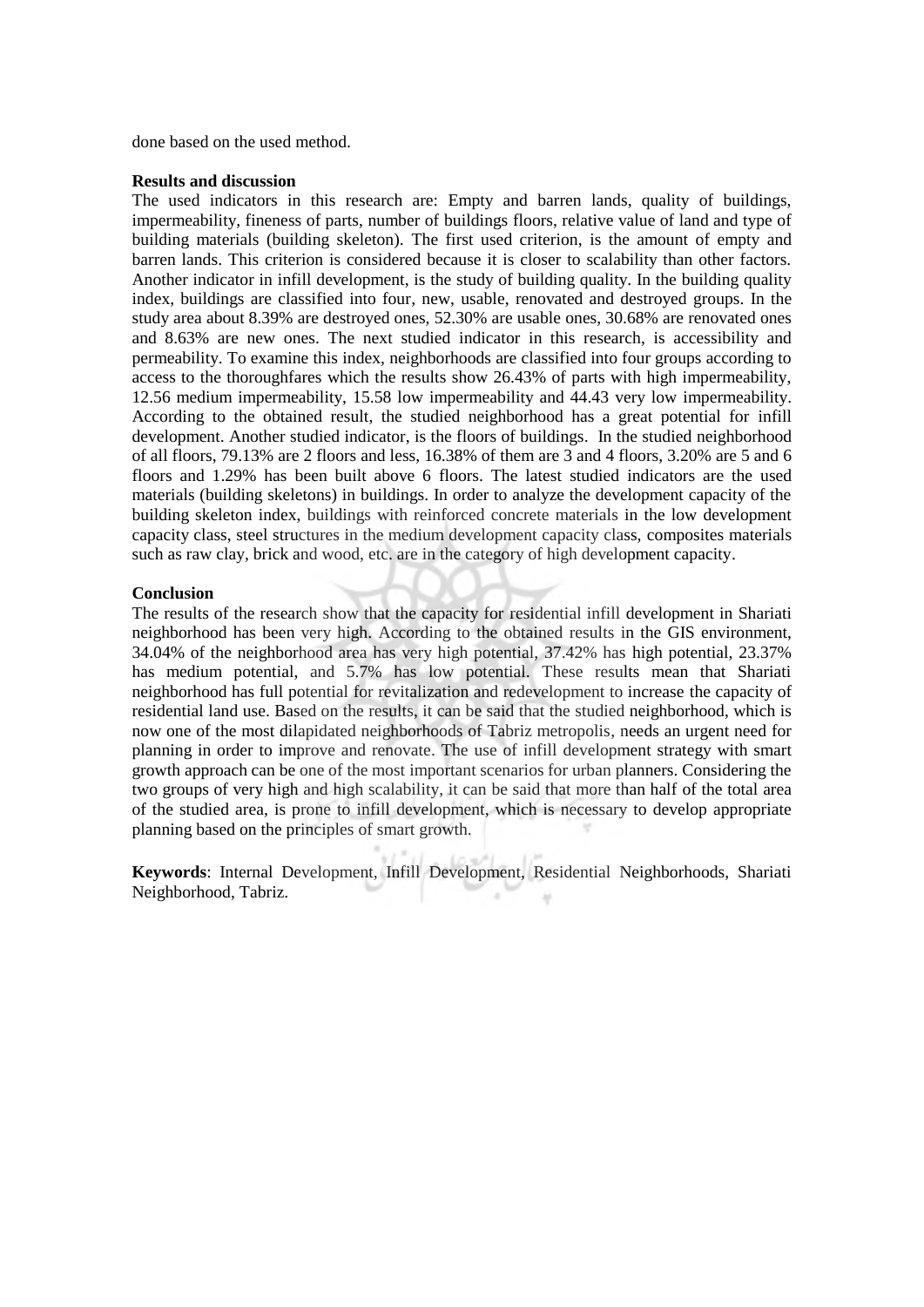## **فصلنامه شهر پایدار، دورۀ ،4 شمارۀ ،4 زمستان 1400 صص. 119-134**

http://dor.net/dor/20.1001.1.24766631.1400.4.4.2.0

# **واکاوی ظرفیتهای توسعه درونی محالت مسکونی با نگرش توسعه میان افزا مطالعه موردی: محله شریعتی تبریز**

**ایوب منوچهری**  - استادیار جغرافیا و برنامهریزی شهری، دانشگاه ارومیه، ارومیه، ایران <sup>0</sup> **سید اسحاق جاللیان** - استادیار جغرافیا و برنامهریزی شهری، دانشگاه پیام نور، تهران، ایران **حسن آهار** – دانشجو دکتری جغرافیا و برنامهریزی شهری، دانشگاه خوارزمی، تهران، ایران **فرخ طهماسبی** – دکتری جغرافیا و برنامهریزی شهری، دانشگاه محقق اردبیلی، اردبیل، ایران

**تاریخ دریافت: 1400/06/10 تاریخ پذیرش: 1400/10/16**

### **چکیده**

در دهههای اخیر با ظهور انگارههای جدید، رشد و توسعه شهری به صورت هوشـمند مطرحشـده اسـت و توسـعه درونزا جزئی از آن به شمار میآید. بهویژه با گسترش مفهوم توسعه پایدار شهری کـه در آن بهرهگیـری مـؤثر و پایدار از ظرفیتهای توسعهای رهاشده در درون مناطق شهری را توصیه میکند اهمیت ویـژه و بخصوصـی پیـدا کرده است. هدف از این تحقیق ظرفیت سنجی توسعه میان افزا به منظور توسعه آتی محله شریعتی )شهناز سابق( در شهر تبریز و به دست آوردن پتانسیلهای توسعه مسکونی آن میباشد که از چندین شاخص ازجمله نرخ فضای باز، کیفیت ابنیه، دسترسی و نفوذناپذیری، فشردگی و ریزدانگی و ... استفادهشده است. محدوده موردمطالعه در این پژوهش شهر محله شهناز تبریز میباشد. هدف تحقیق کاربردی و روش تحقیق آن، تحلیلی – توصیفی میباشـد. نتایج نشان میدهد که 31/11 درصد از مساحت محله دارای پتانسیل خیلی زیاد و 37/15 درصد پتانسیل زیاد، 37 ۲۳٪ درصد پتانسیل متوسط، ۵/۷ درصد دارای پتانسیل کم میباشد. با توجه به نتایج به دست آمده میتوان گفت محله موردمطالعه که از محالت فرسوده کالنشهر تبریز به شمار میرود، نیاز مبـرم بـه برنامـهریزی بـه منظـور توسعه میان افزا دارد. در نتیجه استفاده از الگوی رشد هوشمند و ظرفیتهای درونی خود محله میتواند به توسعه و پایداری محله کمک شایانی کرده باشد. با در نظر گرفتن دو گروه توسعهپذیری خیلی زیاد و زیاد میتوان گفـت که بیش از نیمی از مساحت کل محدوده موردمطالعه مستعد توسعه از درون میباشد کـه ایـن امـر الزامـی بـرای تدوین برنامهریزی مناسب بر اساس اصول رشد هوشمند میباشد.

**واژگان کلیدی:** توسعه درونی، توسعه میان افزا، محالت مسکونی، محله شریعتی تبریز.

Email: a.manouchehri@urmia.ac.ir مسئول نویسنده .0

**.**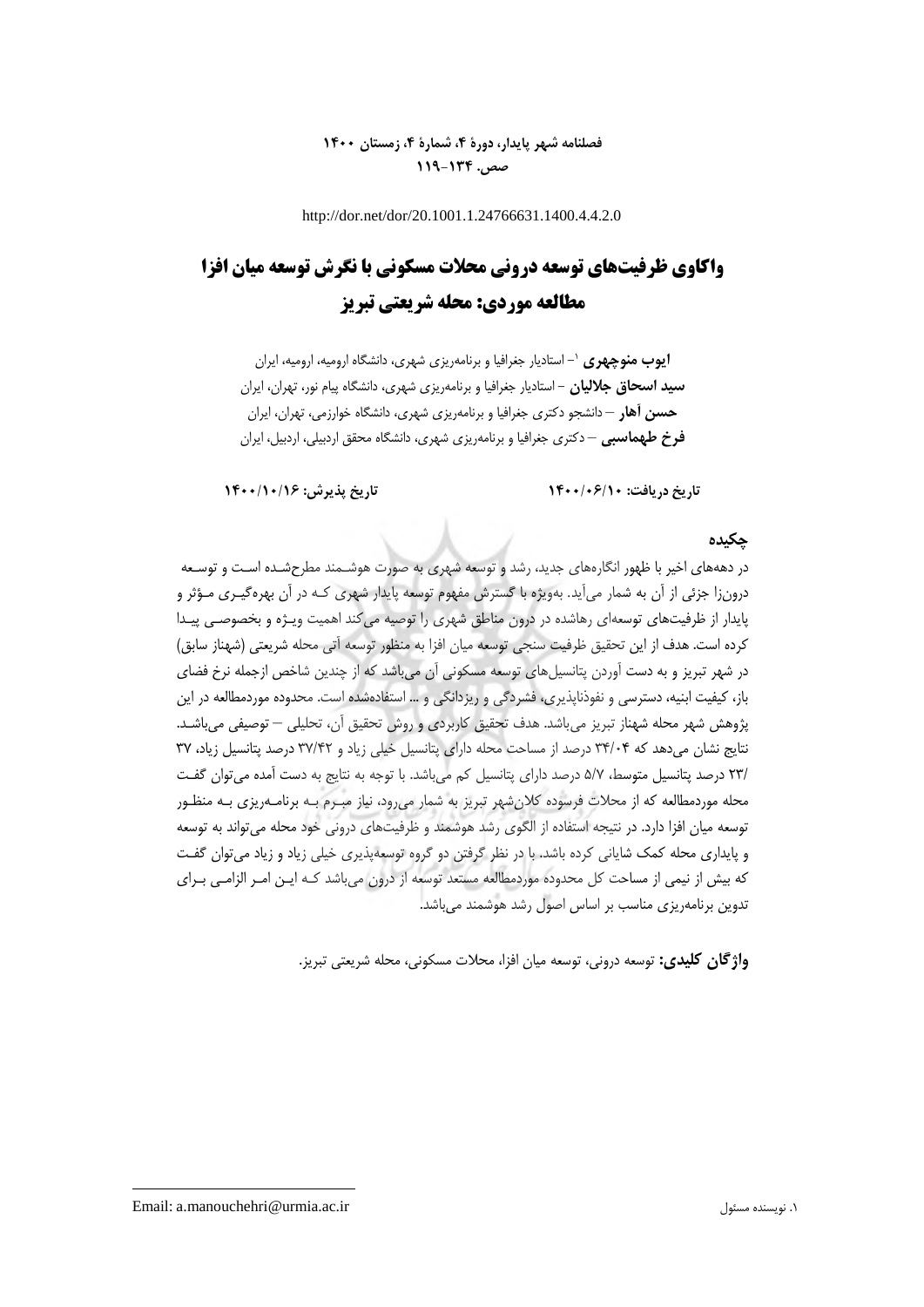**مقدمه**

یکی از مسائل بسیار مهمی که در توسعه و گسترش شهرهای امـروزی در ایـران مطـرح اسـت توسـعه پراکنـده و افقـی شهرهاست؛ که دالیل این نوع گسترش میتواند عدم نظارت و نداشتن برنامه توسعه مناسب و عدم جلـوگیری از نـابودی باغات و اضافه شدن آنها به محدودههای شهری و دالیل مختلف دیگر، در اغلب شهرهای کشور باشـد )رفیعیـان0313، 3:(. شکل پراکندگی شهری یا گسترش افقی و ساختوسـازهای جدیـد در اطـراف شـهر، باعـ آسـیبهای اجتمـاعی- اقتصادی و تخریب منابع زیستمحیطی در شهرها و اطراف آنها گردیده است (Anderson et al,1996:8). از طرفی با گسترش بیرویه شهر حیات شهری در محدودههای قدیمی و مرکزی شهر دچار رکود میشود، بافت شهری آن محـدوده در روند فرسودگی قرار میگیرد، پدیده فرسودگی در بافتهای شهری بر کالبد بافت و همچنـین فعالیتهـای اجتمـاعی و اقتصادی آن تأثیرگذار است )شکوهی، 075:0311( عالوه بر فرسودگی در بخش مرکزی شهر، گسترش کالبـدی شـهرها باعث افزایش هزینه حملeنقل شهری، افزایش نگهداری تأسیسات زیربنایی و افزایش سرانه هزینه خدماترسانی در هـر مترمربع میشود )نوریان و همکاران11:0337،(. در مقابل توسعه ناموزون شهری، توسعه پایدار شهری قرار دارد که امروزه به عنوان یکی از مهمترین راهکارهـای مـدیریتی دنبـال میشـود. بـه گفتـه ویلیـامز، الگـوی توسـعه پایـدار شـهری بـا شاخصهایی چون تعادل فضایی، حفظ محیطزیست، توسعه متوازن اقتصادی، عدالت اجتمـاعی و ...در مقابـل الگوهـای گذشته قرار دارد که با تراکم مسکونی پایین، افزایش تک بنا، گسـترش افقـی شـهر سـاخت و توسـعه زمینهـای بـاز و شاخصهای دیگر تعریف میشود .الگوی گذشـته باعـث بـه وجـود آمـدن جـدایی گزینـی قـومی و اقتصـادی، نـابودی محیطزیست، کاهش زمینهای کشاورزی و از بین رفتن تـدریجی بناهـای بـاارزش معمـاری میشـود. ( Ligmann et ,2008:307al). پس از دهه 71 میالدی و جنگ جهانی دوم واکنشهای شدید به رشد بیرویه شـهرها آغـاز شـد، ایـن واکنشها منجر به شکلگیری جنبشهایی ازجمله رشد هوشمند، نوشهر گرایی، خلق مکان، شهر فشرده و ... گردید. ایـن جنبشها در سطحی خردتر، برخی از انـواع توسـعه را پیشـنهاد نمودهانـد کـه از آن جملـه میتـوان پشـتیبانی از توسـعه حمل ونقل محور و توسعه با کاربری های مختلط و توسعه میان افزا را نام برد (شـریفیان،۳۹۰۰،(۳:۱۳۹۰). توسـعه میـان افـزا بـه عنـوان یـک اسـتراتژی بـاز توسـعه، سـرزندگی، گونـاگونی و سـالمت اقتصـادی شـهر را بهبـود میبخشـد )زیـاری و همکاران11:0331،( توسعه میان افزا فضاهای خالی در شـهر را پـر میکند در اسـتفاده از پتانســیل موجـود، حفاظـت از اراضی بکر و جلوگیری از پراکنده رویی، نقش اساسی بازی میکند (آروین و زنگنه شهرکی،۷۲:۱۳۹۹) با توجه بـه اینکـه در ایران بافتهای فرسوده شهری به عنوان مسئله اساسی بـرای برنامـه ریـزان و مـدیران شـهری در چنـد دهـه اخیـر مطرحشده است. بهطوری ادامه روند موجود باعث فرسـودگی بیشـتر خواهـد شـد (سـرور،٢:١٣٩٨). از طرفـی بافتهـای فرسوده گرچه در وضعیت موجود تهدیدی برای ساکنان آن و زندگی شهری هستند، اما در واقعیـت یکـی از قابلیتهـای توسعه درونی و تولید مسکن به شمار میروند و توسعه میان افزا، بهترین فرصت را به منظور حفظ فضای بـاز و اسـتفاده بهینه از تأسیسات زیر بنائی موجود را فراهم میآورد. درعینحال به ارتقای هویت در نواحی با توسعه مجدد کمک میکنـد و هم نین تأمین بخشی از مسکن، بهویژه برای قشر کمدرآمد میتوانـد الگـوی سیاسـتهای رشـد و توسـعه شـهری را بهخصوص در بخش مسکن فراهم آورد. درواقع یکی مهمترین عوامل توسعه ناموزون شهرها، کمبود مسکن میباشد کـه فضاهای مرکزی شهر با رویکرد احیای مجدد و توسعه میان افزا می تواند باعث کاهش مشکلاتی زیـادی ازجملـه کمبـود زمین، تخریب زمینهای کشاورزی و باغات، آلودگی هـوا و مصـرف انـرژی در شـهرها باشـد (خوشسـیمای،۱۳۹۵،۵٪). بهطورکلی، توسعه میان افزا راهکاری عملی برای جلوگیری از گسترش کالبدی شهر در زمینهای توسـعهنیافته پیرامـون شهری و توسعه زمینهای خالی و متروکه داخل مناطق شهری میباشد (نسترن و قدسی،۵۲:۱۳۹۴). اما مهمترین مسـئله تحقیق ظرفیت سنجی محلات شهر تبریز میباشد که شرایط توسعه میان افزا دارند؟ با توجه بـه اینکـه یکـی مهمتـرین مسئله کالنشهر تبریز افزایش جمعیت و نیاز به مسکن در سالهای اخیر بوده است؛ در نتیجه آن به ایجـاد شـهر جدیـد سهند در 2 کیلومتری شهر تبریز اقدام کردند تا به عنوان جذب سرریز جمعیتی شهر تبریز عمل کند. اما در حال حاضر این شهر جدید جوابگوی مشکالت افزایش جمعیت و تأمین مسکن نبوده است. عالوه بـر آن بـر تعـداد شـهرهای جدیـد بـا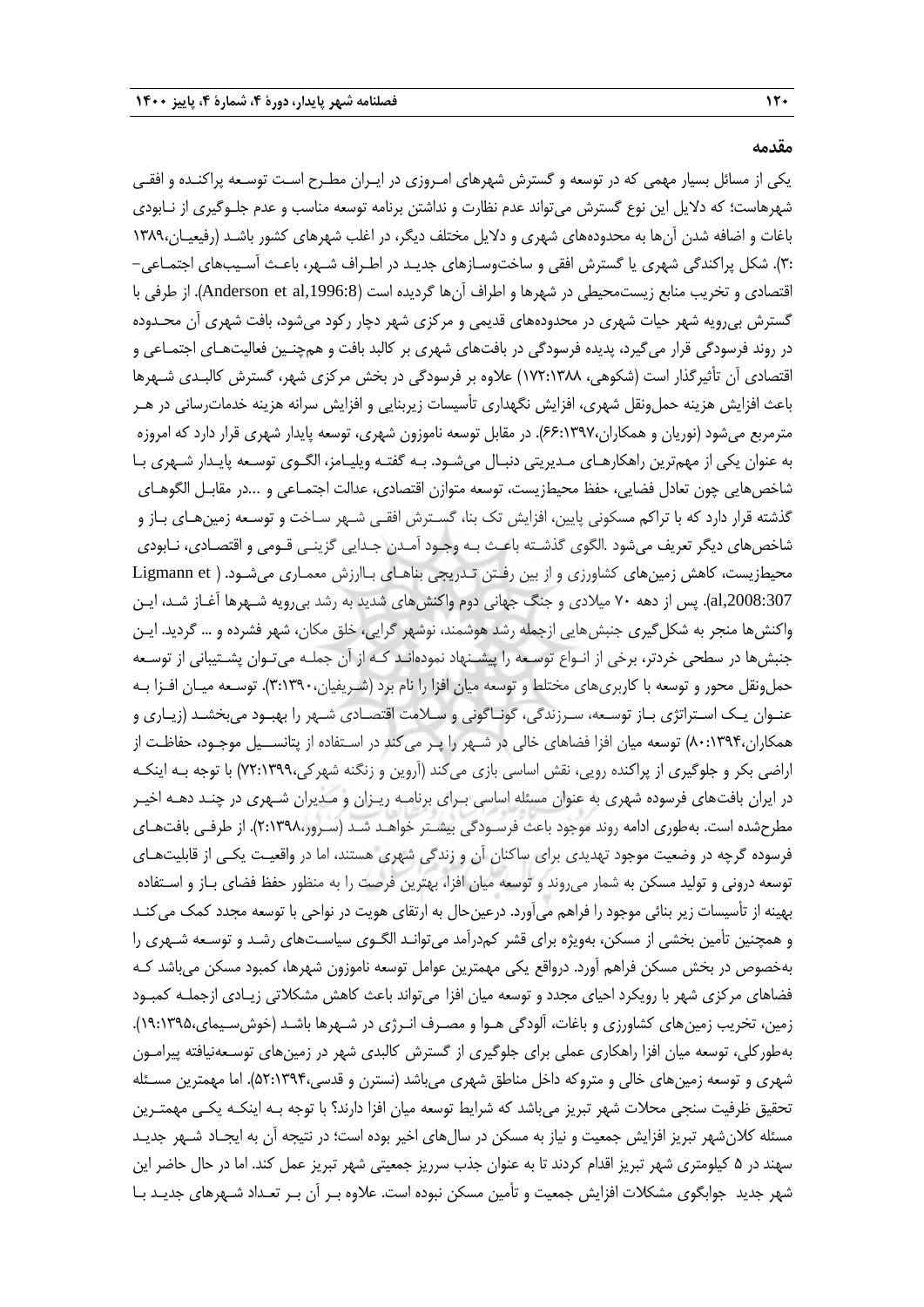هستههای روستایی (باغ معروف، باسمنج، خلجان، کرگج، کجاآباد، آناخاتون، فتح آباد و الوار علیا) در پیرامـون کلان شـهر تبریز افزودهشده است که تنها باعث افزایش هزینههای شهری از قبیل مدیریت شـهری، هزینـههای زیربنـایی، روبنـایی، آمادهسازی و ...شدهاند و اراضی که میتوانستند به عنوان حریم استحفاظی شهر باشند تا توسعه پایـدار حفـظ شـود و بـه عنوان اراضی متعلق به نسل آینده حفظ شوند، بهصورت شهرهای قارچ گونه در پیرامون شهر به وجود آمدهاند؛ درحالیکه این هزینهها و حتی هزینههای کمتر از آن میتوانستند با رویکـرد رشـد هوشـمند و بـا اسـتراتژی توسـعه میـان افـزا در بافتهای قدیمی و فرسوده بکار گرفته شوند تا هزینه آمادهسازی اراضی، هزینههای زیرساختی و ...نداشته باشند و بهتبع آن مدیریت شهری بهتر، آلودگی هوای کمتر، و هزینههای جانبی بسیاری را کـاهش دهنـد. در ایـن پـژوهش تأکیـد بـر سنجش ظرفیت توسعه میان افزا مسکونی محله شریعتی کالنشهر تبریز به عنوان یک محله قدیمی و فرسوده میباشـد که تا به این سؤال جواب داده شود که این محالت قدیمی آیا ظرفیت توسعه میان افزا را دارند؟ اگر این ظرفیت توسعه در این محالت وجود دارد، به چه مقدار میباشد؟ بنابراین مقاله حاضر به دنبال سنجش ظرفیت توسعه مسکونی بـا رویکـرد توسعه میان افزا در محله شریعتی میباشد تا گامی برای توسعه پایدار در این محله باشد.

داداش پور و همکاران )0333( در تحقیقی با عنوان "بررسی ظرفیت توسعه میان افزا در فضاهای موقوفه شهری در شهر یزد" پرداختهاند؛ آنها نتیجه میگیرند که ظرفیت توسعه میان افزای موجود در اراضی وقفی بسیار زیاد میباشد و نیازمند مدیریت شهری زمینهای اوقاف میباشد. رفیعیان و همکاران )0313( در تحقیقی بـا عنـوان "سـنجش ظرفیـت توسـعه فضاهای بدون استفاده در مرکز شهر قزوین با تأکید بر رویکرد توسعه میان افزا" بـه مطالعـه ظرفیـت توسـعه فضـاهای بیاستفاده پرداختهاند؛ نتایج آنها نشان میدهد که باالترین قابلیتهای توسعه میان افزا در شهر قزوین به محـدودههایی مربوط میشود که بیشترین مشـکالت را ازلحـاظ شـاخصهای کالبـدی، اقتصـادی، اجتمـاعی و زیسـتمحیطی دارنـد. پورموسوی و همکاران )0333( در تحقیقی با عنوان "شناسایی اصول و راهکارهای اجرایـی توسـعه میـان افـزا در شـهر تهران به عنوان یکی از ابعاد توسعه شهری پایدار" به امکانسنجی توسعه میان افزا در شهر تهران پرداختهاند. بر اسـاس ویژگیهای تاریخی شهر تهران، راهبردها و سیاستهایی برای توسعه میان افزای تهران ارائه کردهاند و بیان نمودنـد کـه راهبردهای تحقیق میتواند در زمان بازنگری طرح جامع تهران مورد اسـتفاده قـرار بگیـرد. نسـترن و قدسـی )0331( در تحقیقی با عنوان "شناسایی پهنههای توسعه میان افزا در نواحی ناکارآمـد مراکـز شـهرها )نمونـه مـوردی: منطقـه یـک اصفهان)" به شناسایی پهنههای مستعد در منطقه یک اصفهان پرداختهاند؛ آنها نتیجه میگیرند که بخشهـای شـرقی، جنوبی و قسمتی از بخش مرکزی منطقه یک اصفهان بیشترین پهنـههای مسـتعد توسـعه میـان افـزا را دارنـد. اتحادیـه تحقیقات امالك و مستغالت )0337( در گزارشی شاخصهای دسترسی به ایستگاههای حملونقل، وجود مراکز فعالیـت و دسترسی به مناطق دارای کاربری مختلط ازجمله معیارهای مهم شناسایی نواحی مناسب برای بارگذاری توسعه میان افـزا است. محمود زاده و عابدینی )0337( در تحقیقی با عنوان " تلفیق اصول رشد هوشمند و استراتژی توسعه میـان افـزا در شناسایی ظرفیتهای کالبدی توسعه درونی شهر )مطالعه موردی: منطقه 3 تبریـز(" بـه شناسـایی ظرفیتهـای کالبـدی توسعه درونی شهر تبریز پرداختهاند؛ نتایج آنها نشان میدهد که ظرفیتهای توسعه میان افـزا در کـل منطقـه 3 تبریـز یکسان نمیباشد. زیاری و همکاران )0331( در تحقیقی با عنوان "شناسایی و بررسـی پتانسـیلها و قابلیتهـای موجـود زمین با تأکید بر توسعه میان افزا در شهر سردشت پرداختهاند و نتیجه پژوهش آنها مبنی بر تفاوت فضایی بین محـالت شهر سردشت در ظرفیت توسعه میان افزا" در شهر سردشت پرداختهاند. میر کتولی و حسینی )0333( تحقیقی بـا عنـوان "ارزیابی تناسب اراضی میان بافتی شهر گرگان برای توسعه میان افزا با هدف تشخیص و شناسایی اراضی مناسب میـان بافتی شهر گرگان" برای توسعه میان افزا و مجدد پرداختهاند. بنیهاشم و همکاران )0335( در تحقیقی با عنوان "توسعه میان افزا در بافتهای فرسوده شهری در محله خانیآباد تهـران" پرداختهانـد و در نهایـت بـه رتبهبنـدی و اولویتبنـدی بلوكهای شهری محدوده پرداختهاند. تحقیق حاضر نسبت به تحقیقهای صـورت گرفتـه ازلحـاظ نـوع و روش تحقیـق همسان میباشد، ولی ازلحاظ تکنیک ترکیبی (AHP-Fuzzy Topsis) در محیط GIS میباشد.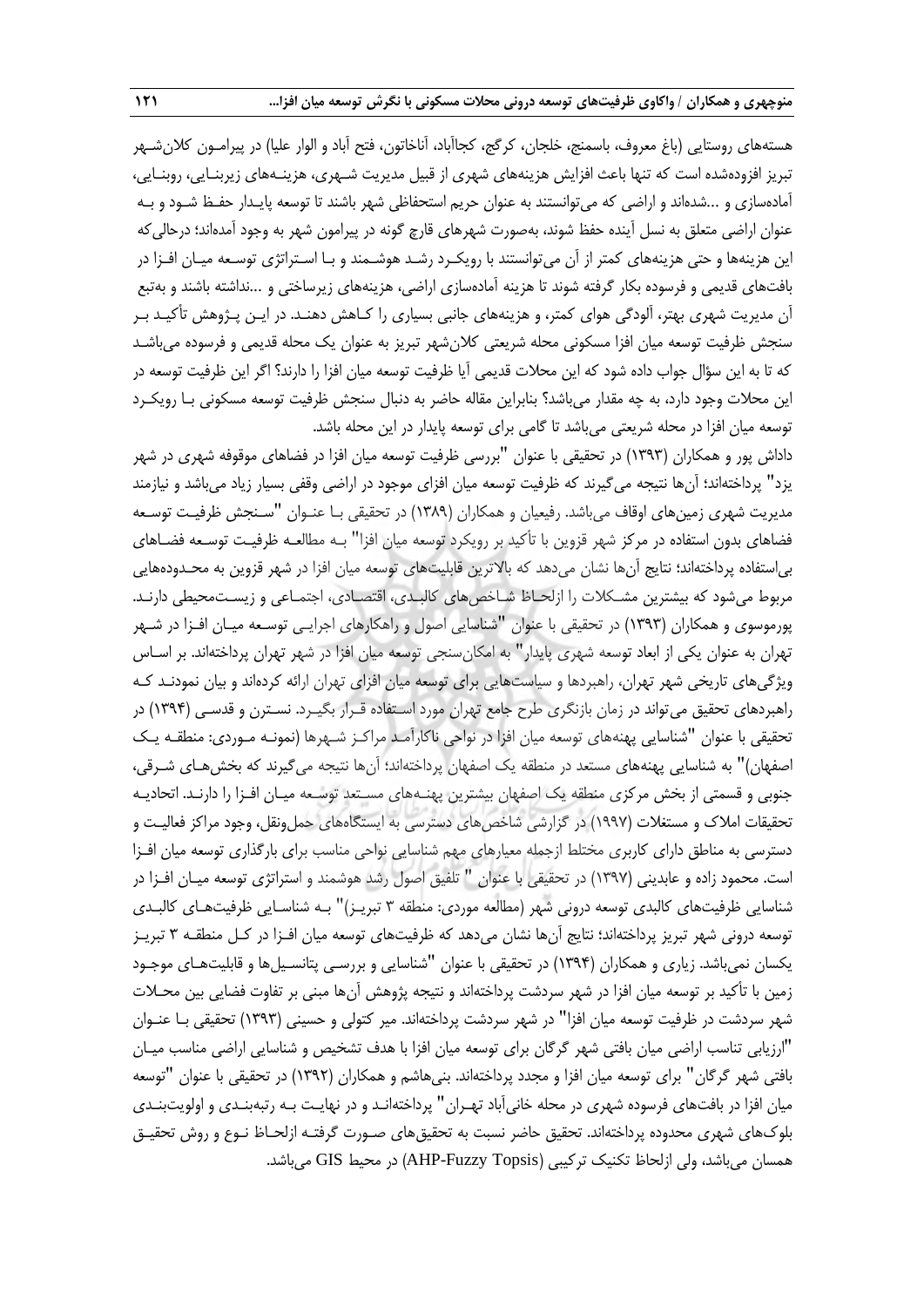## **مبانی نظری**

**توسعه میان افزا**

در بیان عمومی infill را عمـل پـر کـردن فضـایی بـا چیـزی بـه ویـژه تکمیـل فضـایی بـا یـک سـاختمان میداننـد )قادریان31:0331،(. حال آنکه در ادبیات مداخالت شهری Infill عبارت اسـت از توسـعه یـا توسـعه مجـدد زمـین کنـار گذاشتهشده یا کمبهره در فرایند توسعههای مداوم شهری (Christensen,2005:186) که به عنوان ابزاری بـرای رشـد کنترلشده شهرها محسوب میگردد ),2010:162Hutchison )به عبارتی توسعه میان افزا، توسعهای معموالً مسـکونی، بر روی قطعه زمینی است که در میان ساختمانها باقیمانده اسـت ),2001:5Kienitz)؛ بـهطورکلی توسـعه میـان افـزا پتانسیل ایجاد تأثیرات چشمگیر در تراکم و شکل شهری دارد ),2010:1Wiley & McConell). توسعه میـان افـزا یـا توسعه از درون یا توسعه درونزا، شکلی از توسعه شهری است که بر روی زمینهای متروکه و رهاشـده و بـدون اسـتفاده داخل محدوده بافت موجود شهرها شکل میگیرد ),1995:137Frank & Falconer). توسعه میان افزای شهری، توسعه در قطعاتی است که در طی دوران توسعه پیوسته شهر، از فرایند توسعه بـه دورافتـاده و توسـعه در آنهـا رخ نـداده اسـت )اتحادیه تحقیقات امالك و مستغالت:0315، 1(. توسعه میان افزا نوعی از توسعه است که استفاده از ظرفیتهای موجـود زمین در داخل شهرها و فضاها و بافتهای رهاشده داخلی را در دستور کار قرار میدهد )عزیزی:0313، 73(. توسعه میان افزا شکلی از توسعه شهری است که بر روی زمینهای متروکه و رهاشده و بالاستفاده داخل محدوده بافت موجود شهرها شکل میگیرد. بهعبارتدیگر توسعه میان افزای شهری، توسعه در قطعاتی است که در طی دوران توسعه پیوسته شهر، از فرایند توسعه به دورافتاده و به زیر توسعه نرفتهاند (میرزائی،۱۳۸۵:۲۱:۱



**شکل شماره.1 نمودار مفهوم توسعه میان افزا، منبع: )میرزائی22:1385،(**

## **چرایی و رویکردهای نظری توسعه میان افزا**

یکی از بزرگترین دغدغههای شهری موجود، هدایت توسعه شهری به سمت پایداری در همه ابعاد اجتماعی، اقتصادی و کالبدی است. بدین منظور الزم است به جای توسعه و رشد بیرویه شهر به صورت افقی، از طریق پر کردن بافت موجود شهر، افزایش متعادل تراکم و تغییر کاربری بناهای قدیمی و آلودهکننده به رشد و توسعه پایدار شهر دستیافت، فارغ از دالیل ایجاد این توجه، جوامع متوجه گزینهای برای حلوفصل تبعات توسعه لجامگسیخته شامل پراکنده رویی حومهها و تخریب زمینهای شهری شدهاند. در حقیقت توسعههای میان افزا عقالنیترین راهحل پیشروی این معضالت شهری است. با این دغدغه توسعههای میان افزا به عنوان فرآیند بازیافت خالقانه زمینهای بالاستفاده در شهرها مفهوم مییابد. و انگیزههای اصلی آن بهکارگیری توسعههای میان افزا عبارتاند از: تشویق فرم فشردهتر حاصل از توسعه زمینهای رهاشده، استفاده حداکثری از تسهیالت موجود قبل از توجه به گسترش پرهزینه آنها، ایجاد فرصتهای جدید برای ارتقای کیفیت زندگی ساکنان شهر و در نهایت ذخیرهسازی محیط و انرژی که از مهمترین محصولات توسعههای میان افزا هستند (قادریان،۹۵:۱۳۹۶). بهمرورزمان، ضرورت توجه به بحرانها و مسائل زیستمحیطی و اعمال راهکارهای پیشگیرانه و همچنین رویکرد جدید توسعه شهری تحت عنوان توسعه پایدار شهری که طبق مفاد دستور کار ۲۱، توسعه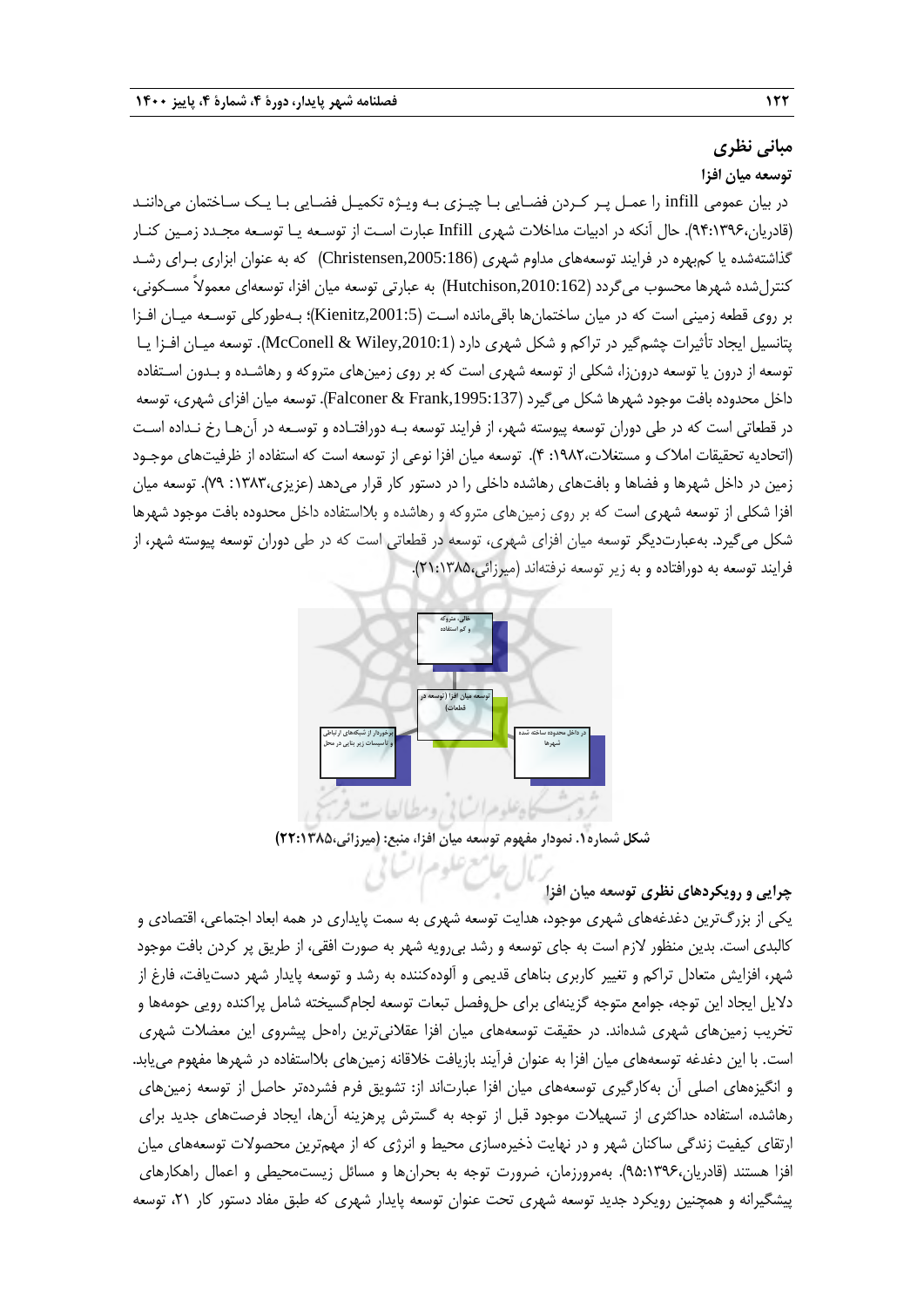شهرها فقط بایستی در درون پهنهها و گسترههای موجود شهری محقق گردد، نگرش به محلههای قدیمی نهتنها به عنوان یادمان فرهنگ و تاریخ گذشته قلمداد گردید بلکه حتی بهتر از آن، به عنوان سرمایهای محلی که میتواند پاسخگوی نیازهای حال و آینده ساکنان باشد نیز برشمرده شد .این نگرش محلهها را دارای قابلیتها و پتانسیلهایی همچون وجود زیرساختها و اراضی داخل شهری اعم از بایر یا دایر و یا دارای قابلیت استفاده مجدد میداند که میتوانند بستر توسعه پایدار باشند .با در نظر گرفتن این طرحهای جدیدی تحت عنوان « طرحهای توسعه» توسعه پایدار و استفاده از امکانات موجود، نگرش میان افزای مجدد شهری از سال 0332 به بعد در کشورهای غربی شکل گرفتند )حبیبی و مقصودی07:0310،(. پروسه افزایش توسعه در زمینهای موجود، میتواند سبب افزایش استفاده از سطوح نفوذناپذیر موجود گردد، همچنین میتواند فرصتهای مختلفی برای انواع گزینههای حملونقل ایجاد کند، که باعث کاهش طول سفرها و بهتبع آن موجب بهبود کیفیت هوا گردد. اغلب محالت موجود میتوانند مسکن مورد نیاز جوامع را با بهکارگیری توسعه میان افزا، توسعه برون فیلد (زمینهای بلااستفاده شهر)، و نوسازی یا بازسازی ساختمانهای موجود تأمین کند. برای مثال یک مطالعه در سال 0331 نشان داده است که برون فیلد در ایالتهای دیترویت، شیکاگو، میلواکی و کلیولند میتوانند 0 تا 2 سال توسعه مسکونی، 01 تا 51 سال توسعه صنعتی و 511 تا 111 سال فضای اداری را تأمین کنند. اما موانع زیادی توسعه به سمت جوامع موجود را با مشکل مواجه میکند. بعضی از آنها عبارتند از طرحهای منطقه بندی تفصیلی، قوانین و مقررات و سیاستهای دولت، سوبسید دادن به مالیاتدهندگان که باعث تشویق توسعه در مناطق حاشیهای و زمینهای کشاورزی میشود. عالوه بر این زمینهای کشاورزی برای توسعهدهندگان به خاطر سهولت دسترسی و ساخت آسان آن، هزینههای پایین و پتانسیل ترکیب قطعات بزرگتر بسیار جذاب هستند، زیرا هزینه توسعه در زمینهای کشاورزی موجود به خاطر سوبسید دادن بخش دولتی از طریق تأمین زیرساختهایی مثل شبکههای حمل ونقل، فاضلاب و آب بسیار کمتر است (زنگنه شهرکی،۱۳۹۰: ۲۹۶). تقویت توسعه در زمین های موجود می بایست به صورتی برنامهریزی شود که عالوه بر بهبود کیفیت زندگی ساکنان، سودهایی برای سرمایهگذاران جدید نیز ایجاد کند )آهار، :0335 021(. مهمترین رویکردهای نظری در ارتباط با توسعه میان افزا در جدول شماره 0 آورده شده است.

|                               |                                       | جنون سندره ۰۰ روپیترمشي متنزی مرتبت با توسعه میان ایرا                                                                                                                                                                                                                      |
|-------------------------------|---------------------------------------|-----------------------------------------------------------------------------------------------------------------------------------------------------------------------------------------------------------------------------------------------------------------------------|
|                               | رويكرد نظرى                           | اصول و ابعاد مرتبط با توسعه ميان افزا<br>$\mathcal{N}$                                                                                                                                                                                                                      |
| رويكردهاى<br>نظرى سطح<br>كلان | توسعه پايدار                          | افزایش فشردگی کالبدی در توسعه شهری، کاهش پراکندگی شهری، پر کردن بافت موجـود<br>شهر، افزایش متعادل تراکم، نوسازی و بازسازی مناطق متروک و فرسوده، احیا و تغییر کاربری<br>بناهای قدیمی، کـاهش فاصـله محـل کـار و زنـدگی، کـاهش اسـتفاده از اتومبیـل، کـاهش<br>ألودگى هاى محيطى |
|                               | جنبش شهرسازي نوين                     | پیاده مداری، کاربری مختلط و متنوع، مسکن مختلط، افزایش تـراکم، حملونقـل هوشـمند و<br>پايدارى (Ligmann et al, 2008)                                                                                                                                                           |
|                               | شهر فشرده                             | تراکم بالا، کاربری مختلط شهری و استفاده از سیستم حملونقـل عمـومی کـارا و همچنـین<br>تشویق پیادهروی و دوچرخهسواری (پورمحمدی و قربانی، ٩٣:١٣٨٢)                                                                                                                               |
| رويكردهاي<br>نظري هم سو       | رشد هوشمند                            | اختلاط کاربری، خلق گسترهای از فرصتها و گزینـههای مسـکونی، خلـق محلّـههای قابـل<br>پیادهروی، تقویت و هدایت توسعه بهسوی جوامع موجود، فـراهم کـردن تنـوعی از گزینـههای<br>حملونقل، تشویق جامعه و سرمایهداران به مشارکت در تصمیمات توسعه (SGN,2002)                             |
| رويكردهاى                     | توسعه با رويكرد كاربري<br>مختلط       | ترکیب انواع کاربری تجاری، فرهنگی -تفریحی، اداری و  با کاربری مسکونی بـه صورت<br>عمودي يا افقى در كنار هم (TGM Program Staff,2001)                                                                                                                                           |
| نظرى مكمل                     | توسعه بر مبناي شبكه<br>حمل ونقل عمومى | ترویج حمل ونقـل عمـومى، پيـاده محـورى و نيـز اسـتفاده تركيبـى از كاربرىهـا<br>(APA, 2006:404)                                                                                                                                                                               |

**جدول شماره .1 رویکردهای نظری مرتبط با توسعه میان افزا**

### **انواع سطوح میان افزا**

متغیرهای چندی در تعریف آنچه که سبب تعریف یک قطعه زمین به عنوان یک زمین میان افزا میشود دخالـت دارنـد، اما به نظر می رسد که سه عامل در همه شرایط و وضعیتها مشترک می باشد: عامل اول آن ست که تعریف به زمین های خالی یا زمینهای که برای مدت طـوالنی کمتـر مـورد بهرهبـرداری قرارگرفتهانـد، محـدود میشـود )ّ & Falconcer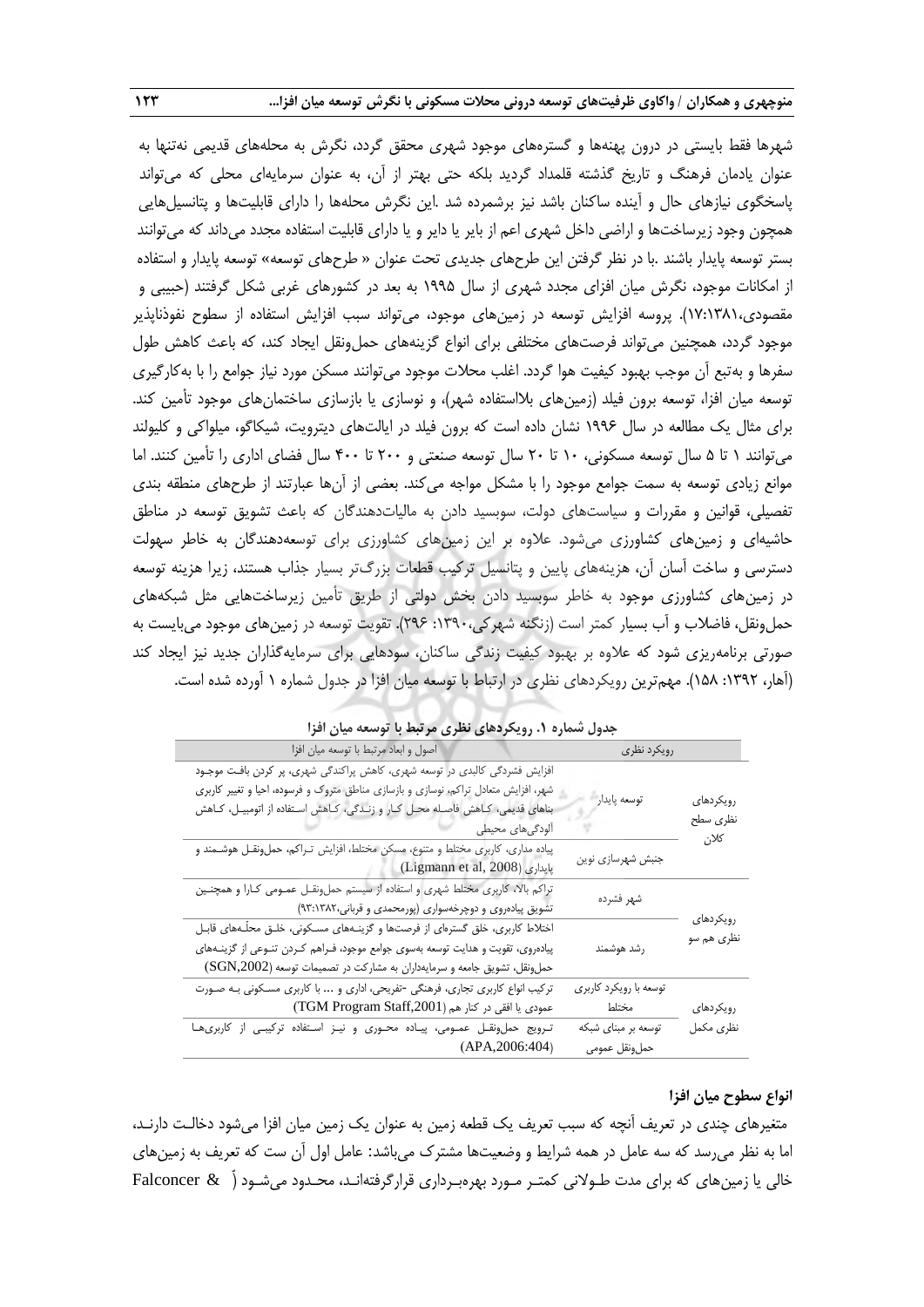,1990:137Frank). عامل دوم، به آن دسته از قطعه زمینهای خالی و کم استفاده کـه در میـان سـطوح سـاخته شـده شهری محدودشدهاند و توسعهنیافتهاند، مربوط میگردد. بخشی از این سطوح به علت برنامههای ناموفق نوسازی شـهری و یا تفکیک نامناسب زمین به وجود می آیند؛ و عامل سوم، بهضرورت برخورداری از خدمات و امکانـات شـهری همچـون سیستم شبکههای آب، فاضالب، برق و... در محل برمیگردد. البته الزم به ذکر است که ظرفیت زیرساختها لزوماً نبایـد جوابگوی توسعههای جدید، مخصوصاً در مقیاس وسیع و در پروژههای با تراکم بالا باشـد (اتحادیـه تحقیقـات امـلاک و مستغالت:0315، 2(.

| بصوت مستورد المترزمين الميرات المستعف متبعته الرامسة المناسبة          |                                                                    |
|------------------------------------------------------------------------|--------------------------------------------------------------------|
| تأثیر املاک و اراضی خالی                                               | منافع منتج از باز استفاده املاک و اراضی خالی                       |
| – تبدیلشدن به مکانی برای تخلیه زباله و به وجود آمدن آلودگی             | – افزایش امنیت اجتماعی                                             |
| – تأثیر منفی در سیما و منظر محله و در نتیجه کاهش ارزش آن               | - بهبود در شرايط تأمين مسكن                                        |
| – كاهش امنيت اجتماعي (با تبديلشدن به فرصتي براي خرابكاري (وندااليسم) و | – بهبود سیما و منظر محلات و تشویق و انگیزش برای سرمایهگذاری        |
| ايجاد حريق عمدى و محلى براى انجام كارهاى خلاف و ضداجتماعى)             | – کاهش میزان جرم و جنایت                                           |
| - ایجاد زمینه برای زاغهنشینی                                           | - رونق پذیری و توسعه مجدد محله در نتیجه افزایش پرداخت مالیاتها بـه |
|                                                                        | وسيله خود ساكنان                                                   |

**جدول شماره .2 بررسی تأثیرات استفاده مجدد از امالک خالی**

## **روش پژوهش**

با توجه به اهداف تحقیق و مؤلفههای موردبررسی، روش تحقیق تحلیلی – توصیفی میباشد. دادهها و اطالعات مورد نیاز برای انجام تحقیق از طریق مطالعات کتابخانهای و میدانی برگرفته و پردازششده است. ابتدا اطالعات مورد نیاز، از اسناد مختلف و برداشتهای میدانی آماده و سپس بر اساس آنها نقشههای مربوط به هر شاخص از طریق نرمافـزار ArcGIS تهیه شدند. در نهایت با استفاده از روش ترکیبی (AHP-Fuzzy Topsis)، اوزان شاخص میشوند و در نهایت با استفاده از نرمافزار ArcGIS ترکیب نقشههای رستری بر اساس روش مورد استفاده صورت میگیرد.

به منظور تحلیل توسعه میان افزا در محله شهناز، شاخصهایی که در این مورد تأثیرگذار هستند، به کـار بـرده میشـوند. شاخصهایی که در صورت بهکارگیری اصولی و استفاده از روشهای علمی در آنها باعث رشد و توسعه هوشـمند شـهر شده و مانع از گسترش افقی بیرویه خواهد شد. شاخصهایی که در ایـن تحقیـق استفادهشـدهاند عبارتنـد از: زمینهـای خالی و بایر، پایداری مسکن، دسترسی و نفوذناپذیری، ریزدانگی قطعات، تعداد طبقات ساختمانها، ارزش نسـبی زمـین و نوع مصالح بناها.

| ویژگیهای لایه                              | نوع        | مأخذ                                                     | معيار       |
|--------------------------------------------|------------|----------------------------------------------------------|-------------|
|                                            | نرمال سازی |                                                          |             |
| اراضی بایر کم استفاده در بین سطح ساخته شده | مثبت       | (City-Parish Planning Commission, 2004)<br>(Allan, 2001) | زمین خالی   |
| تعداد طبقات                                | منفی       | میرکتولی و حسینی (۱۳۹۳)                                  | طبقات       |
| میزان برخورداری و سهم هر بلوک و محله شهری  | منفى       | (New Port City Council, 2009)                            | نفوذناپذیری |
| از معابر و شبکه دسترسیها                   |            | (Listokin et al, 2006)                                   |             |
| ١-ساير ٢-درحال توسعه ساخت ٣-قابل نگهداري   | مثبت       | داداش پور و همکاران (۱۳۹۳)                               | كيفيت ابنيه |
| ۴-تخریبی و فاقد تعریف کیفیت                |            |                                                          |             |
| ارزش زمین، هزینه طراحی و ساخت، سطح قطعه    | مثبت       | رفیعیان و همکاران (۱۳۸۹)                                 | ارزش زمین   |
| ۱-بتنی ۲- فلزی ۳- آجر و آهن ۴-آجر و خشت    | مثبت       | سعیدی رضوانی و همکاران (۱۳۹۲)                            | اسكلت       |
| ۵–سایر                                     |            |                                                          | ساختمانی    |
| مساحت قطعات                                | منفی       | میرکتولی و حسینی (۱۳۹۳)، رفیعیان و همکاران (۱۳۸۹)        | ريزدانگى    |

**جدول شماره .3 شاخصهای مناسب جهت شناسایی عرصههای مداخله**

**منبع: )اتحادیه جهانی محیطزیست8:2008،(**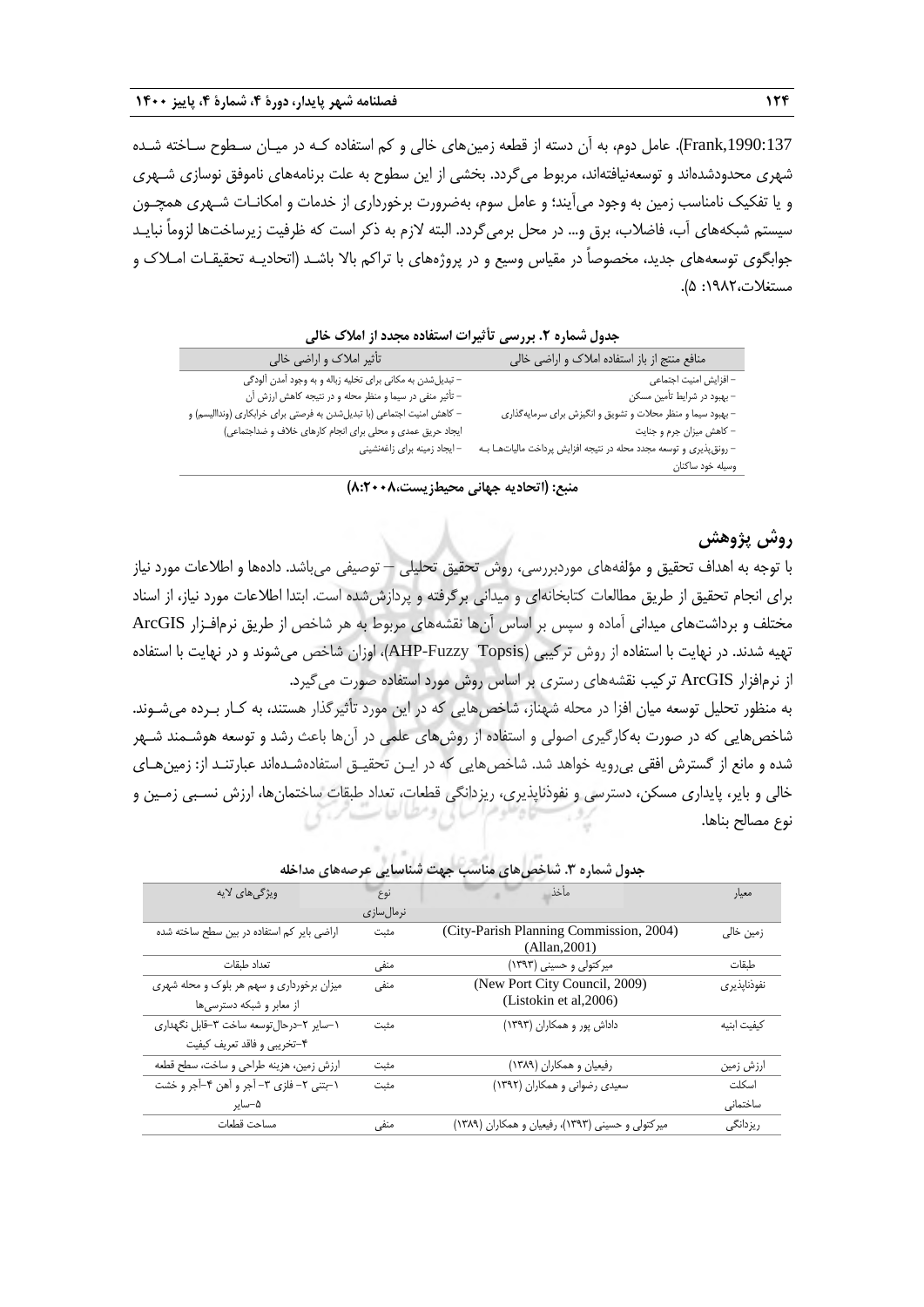#### **محدوده موردمطالعه**

محله شهناز قدیم یا شریعتی فعلی یکی از قدیمیترین محالت شهر تبریز واقعشده است. این محله که در منطقه 1 شهر تبریز و بافت تاریخی شهر واقعشده. از اماکن عمومی و مراکز اداری و مدارس مهم موجود در ایـن خیابـان میتـوان بـه «دبیرستان فردوسی» (تأسیس سال ۱۲۹۵ شمسی)، «دبیرستان توحید (پروین)»، «دبستان شهید توانا (نمونـه پـروین)»، »دبستان نور«، »هنرستان شهید بهشتی«، »اداره آمـوزش و پـرورش ناحیـه 0 تبریـز« باشـگاه ورزشـی آرارات، عمـارت خلیفهگری ارامنه آذربایجان، کلیسای مریم مقدس، کلیسای آدونتیست، کلیسای عذری توانا، پاساژ ارگ، پاساژ ضـرغامی، » باشگاه زمردنیروی انتظامی) کنسولگری سابق آمریکا«(، دانشکده پرستاری و مامایی) بیمارستان آمریکاییهای سابق(، و.. غیره اشاره کرد. در سالیان دهه هفتاد خورشیدی توسط سازمان شهرداری تبریز سالن سینما کریسـتال تبریـز واقـع در ابتدای خیابان شریعتی )شهناز( مورد تخریب قرارگرفته و کاربری سـینمای دیرینـه سـاخت کریسـتال بـه مرکـز تجـاری خدماتی تغییر یافت در پستوی کوچههای خیابان شهناز تبریز ساختمانها و بناهای دیرپـای بسـیاری واقعشـده، یکـی از قدیمیترین و زیباترین بناهای بههمپیوسته در کوچه مغازههای سنگی شهناز (داش ماغازالار) بناشده بهگونهای که در دو سوی این گذر دیرپای بناهای بسیار قدیمی واقع گردیده و نمایـه انـدرونی و بیرونـی سـاختمانها بـا سـنگهای زینتـی پوشانده شده، دیرینگی عمارت مغازههای سنگی مربوط به دوران قاجار میباشد.



### **بحث و یافتهها**

به منظور تحلیل توسعه میان افزا در محله، شاخص هایی کـه در ایـن مـورد تأثیرگـذار هسـتند، بـه کـار بـرده میشـوند. شاخصهایی که در صورت بهکارگیری اصولی و استفاده از روشهای علمی در آنها باعث رشد و توسعه هوشـمند شـهر شده و مانع از گسترش افقی بی رویه خواهد شد. شاخصهایی که در ایـن تحقیـق استفادهشـدهاند عبارتنـد از: زمینهـای خالی و بایر، کیفیت ابنیه، نفوذناپذیری، ریزدانگی قطعات، تعداد طبقات ساختمانها، ارزش نسبی زمین و نوع مصالح بناها )اسکلت ساختمانها(. اولین معیار مورد استفاده، میزان زمینهای بایر و خالی میباشد، زمینهای خالی یکـی از مهمتـرین پتانسیلها در توسعه و هم نین در تحلیل ظرفیت توسعه موردبررسی قرار میگیرند. درواقع ایـن معیـار، بـدان علـت کـه نسبت به عوامل دیگر، نزدیکتر به توسعهپذیری است، موردتوجه قرار میگیرد. شاخص دیگر در توسعه میان افزا بررسـی کیفیت بناها میباشد. در این شاخص بناها در چهار گروه نوسـاز، قابل|سـتفاده، مرمتـی و تخریبـی طبقهبندیشـدهاند. در منطقه موردمطالعه حدود 1/33 درصد تخریبی، 25/31 درصد قابل نگهداری، 31/11 درصد مرمتی و 1/13 درصـد نوسـاز میباشند. نتایج نشاندهنده این است که در صورت داشتن برنامهای برای توسعه میان افزا، شـاخص کیفیـت ابنیـه تـأثیر زیادی خواهد داشت چراکه ساختمانها ظرفیت بازسازی و نوسازی مجدد را دارنـد. شـاخص بعـدی موردبررسـی در ایـن تحقیق دسترسی و نفوذپذیری می باشد. بر اساس ضوابط طرح جامع با توجه به معضلات دسترسی، حداقل عرض معابر به

حامع عليده السالا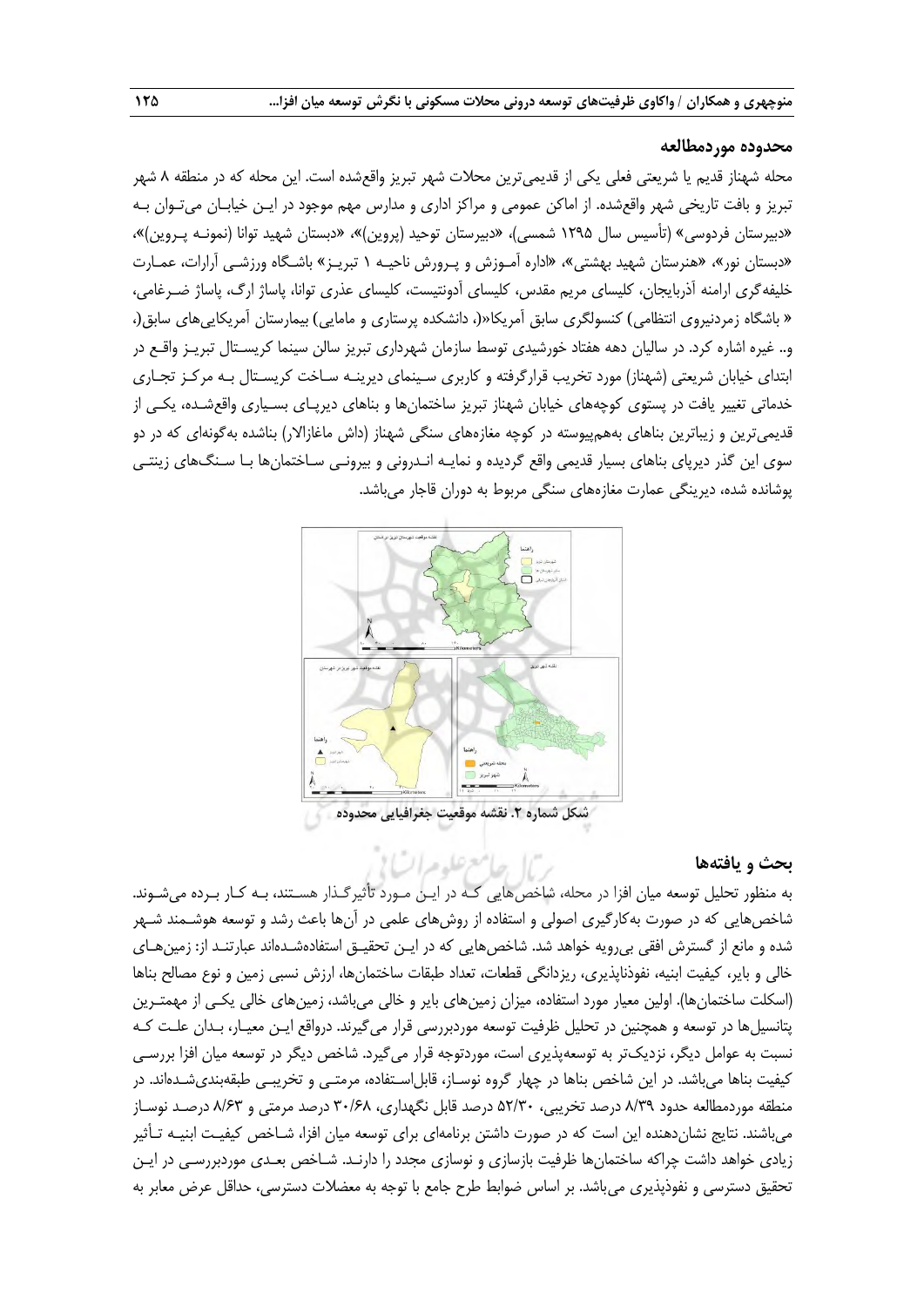منظور مشخص کردن نفوذپذیری محالت 1 متر میباشد. معابر با عرض کمتـر از 1 متـر، ترافیـک سـواره ناکـارا و غیـر قابلاستفاده را ایجاد نموده، به ویژه در زمان خطر آسیبدیدگی سـاختمانهای مجـاور بـهراحتی مسـدود شـده و امکـان برقراری ارتباط امدادرسانان به بافت را با مشکل روبرو میسازد. همچنین این معابر به دلیل تردد کمتر و مواجه بـودن بـا پیچوخمهای فراوان، فضاهای بیدفاعی را به وجود میآورند که ممکن است مشکالت عدیـده اجتمـاعی را باعـ شـوند. برای بررسی این شاخص قطعات محله برحسب دسترسی به معابر به چهار گروه طبقهبندیشدهاند که نتایج نشان میدهد 51/13 درصــد قطعــات دارای نفوذناپــذیری زیــاد، 05/21 نفوذناپــذیری متوســ ، 02/21 نفوذناپــذیری کــم و 11/13 نفوذناپذیری خیلی کم میباشد. با توجه به نتیجه به دست آمده محله موردمطالعه دارای پتانسیل زیادی برای توسعه میان افزا میباشد. از دیگر شاخصهای موردبررسی طبقات ساختمانها میباشد که در محله موردمطالعه از کل طبقات، 73.03 درصد 5 طبقه و کمتر و 01/31 درصد واحدها 3 و 1 طبقـه3/51، درصـد 2 و 1 طبقـه و 0/53 درصـد بـاالتر از 1 طبقـه احداث گردیدهاند. آخرین شاخص موردبررسی مصالح )اسکلت ساختمانی( مورد استفاده در سـاختمانها میباشـند کـه بـه منظور تحلیل ظرفیت توسعه در مورد شاخص اسکلت ساختمانها، ساختمانهای با مصالح بـتن آرمـه در طبقـه ظرفیـت توسعه کم، اسکلت فلزی در طبقه ظرفیت توسعه متوسط، مصالح ترکیبی از قبیل خشت خام، آجر و چـوب و … در طبقـه ظرفیت توسعه زیاد قرار میگیرند.

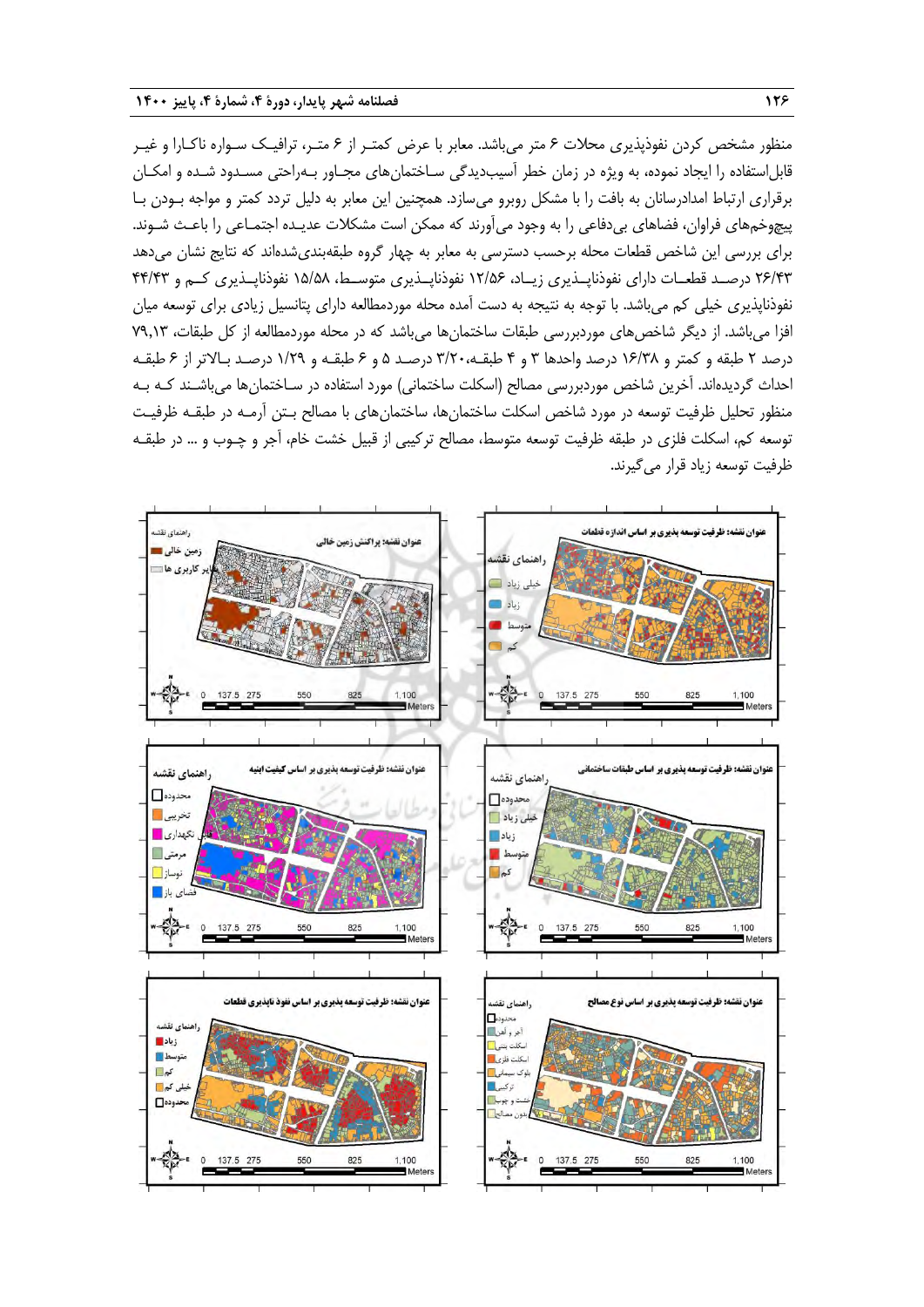

**شکل شماره .3 نقشههای طبقهبندیشده شاخصها**

**مدلسازی به منظور تعیین ظرفیت توسعه محالت مرحله اول: تحلیل سلسله مراتبی )AHP)**

روش AHP توسط ساعتی پیشنهاد شد (Saaty,1980,97) که آن روشی انعطافپذیر و کمی برای انتخاب میان گزینهها مبتنی بر عملکرد نسبی آنها نسبت به یکچنـد معیـار موردعلاقـه میباشـد ( Linkov et al,2007; Boroushaki et al,2008). AHP تصمیمگیری های پیچیده را از طریق یک ساختار گزینهها در یک چارچوب سلسهمراتبی حل می کند، و اساس روش AHP مبتنی بر مقایسات زوجی یا دوبهدویی آلترناتیوها و معیارهـای تصـمیمگیری اسـت )اصـغرپور:0317،  $\ell$  ).



**شکل شماره .4 نمودار اوزان به دست آمده**

**مرحله دوم: فازی سازی امتیازات به دست آمده**

بعدازاینکه وزن نهایی معیارها از طریق AHP به دست آمد، در مرحلـه بعـد مؤلفـههای کیفـی )مطلوبیـت خیلـی زیـاد، مطلوبیت زیاد و…) با استفاده از اعداد فازی به مؤلفههای کمی تبدیل شدند تا دادهها از حالت ذهنی به عینی تبدیل شوند، به عبارتی در این اعدادی که بر مبنای روش فازی مثلثی میباشند آن اعداد را بر امتیازات به دست آمـده در روش AHP ضرب میکنیم تا وزن فازی را به دست بیاوریم.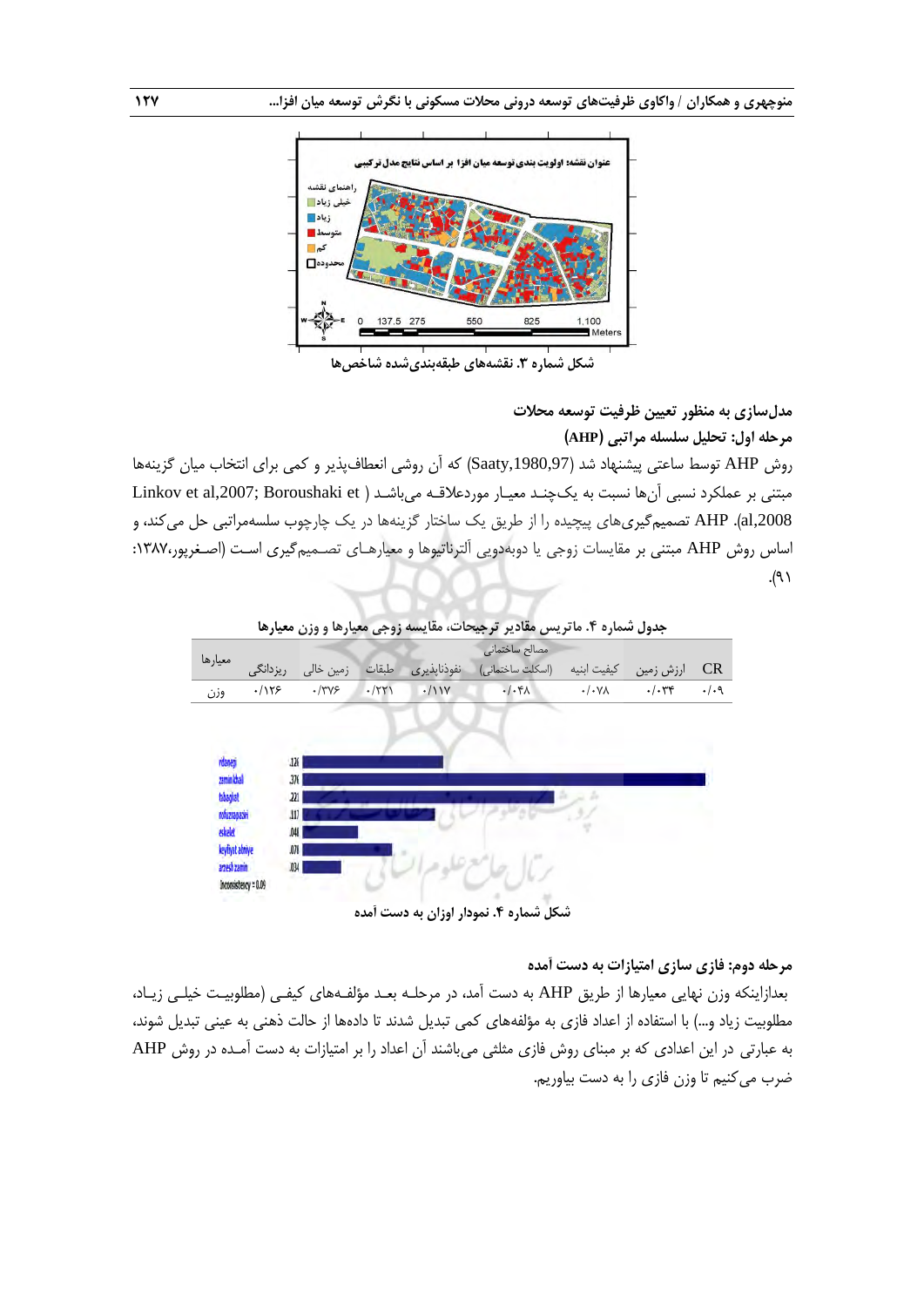| امتياز دامنه<br>امتياز دامنه<br>امتياز دامنه<br>امتياز دامنه<br>امتياز دامنه<br>امتياز<br>وزن<br>وزن<br>AHP<br>AHP<br>اول<br>اول<br>دامنه سوم<br>دوم<br>دوم<br>سوم<br>شاخص ريزدانگى<br>شاخص زمین خالی<br>.1155<br>$-1749$<br>.1155<br>$./-90$<br>$\cdot$ /٣٧۶<br>$\cdot$ /٢ $\Lambda$ ٢<br>$\cdot/\lambda\lambda$<br>.1155<br>.1.90<br>.1.54<br>$\cdot$ /٣٧۶<br>$\cdot$ /٢ $\Lambda$ ٢<br>$\cdot$ /٣٧۶<br>.1155<br>.1.98<br>$. / .$ ۶۳<br>$\cdot$ /٢ $\wedge$ ٢<br>$\cdot/\lambda\lambda$<br>$./-90$<br>$\cdot/\cdot$ ۳۲ | دامنه اعداد فازى<br>$(1 \cdot V\delta)$<br>$(1.70 \cdot 10)$<br>$(1.70 \cdot 10.70)$<br>(·/Δ ·/γΔ ·) | طبقات<br>خیلی زیاد<br>زياد<br>متوسط |
|--------------------------------------------------------------------------------------------------------------------------------------------------------------------------------------------------------------------------------------------------------------------------------------------------------------------------------------------------------------------------------------------------------------------------------------------------------------------------------------------------------------------------|------------------------------------------------------------------------------------------------------|-------------------------------------|
|                                                                                                                                                                                                                                                                                                                                                                                                                                                                                                                          |                                                                                                      |                                     |
|                                                                                                                                                                                                                                                                                                                                                                                                                                                                                                                          |                                                                                                      |                                     |
|                                                                                                                                                                                                                                                                                                                                                                                                                                                                                                                          |                                                                                                      |                                     |
|                                                                                                                                                                                                                                                                                                                                                                                                                                                                                                                          |                                                                                                      |                                     |
|                                                                                                                                                                                                                                                                                                                                                                                                                                                                                                                          |                                                                                                      |                                     |
|                                                                                                                                                                                                                                                                                                                                                                                                                                                                                                                          |                                                                                                      |                                     |
| $\cdot/\cdot\cdot$<br>./.95<br>$./.$ ۶۳<br>$\cdot/\cdot$ ۳۲<br>$\cdot/\cdot\cdot$<br>$\cdot/\lambda\lambda$                                                                                                                                                                                                                                                                                                                                                                                                              |                                                                                                      | کم                                  |
| طبقات ساختمانى<br>شاخص زمین خالی                                                                                                                                                                                                                                                                                                                                                                                                                                                                                         | دامنه اعداد فازى                                                                                     | طبقات                               |
| $\cdot$ /٢٢١<br>.185<br>$\cdot$ /٣٧۶<br>$\cdot$ /٣٧۶<br>$-77AT$<br>$\cdot$ /٢٢١                                                                                                                                                                                                                                                                                                                                                                                                                                          | $(1 \cdot V\delta)$                                                                                  | خیلی زیاد                           |
| $\cdot/\rightarrow$<br>$-1795$<br>.188<br>$\cdot$ /٢ $\Lambda$ ٢<br>$\cdot/\lambda\lambda$<br>$\cdot$ /۲۲)<br>.7795<br>$\cdot$ /٢٢١                                                                                                                                                                                                                                                                                                                                                                                      | $(1.70 \cdot 1)$                                                                                     | زياد                                |
| .189<br>$\cdot/\cdot$ 55<br>$\cdot/\lambda\lambda$<br>.1.98<br>. / 111<br>$-17AT$                                                                                                                                                                                                                                                                                                                                                                                                                                        | $(1.70 \cdot 10.70)$                                                                                 | متوسط                               |
| $\cdot/\cdot\cdot$<br>$\cdot/\lambda\lambda$<br>.1.94<br>.7111<br>$\cdot/\cdot \Delta \Delta$<br>$\cdot/\cdot\cdot$                                                                                                                                                                                                                                                                                                                                                                                                      | (·/Δ ·/γΔ ·)                                                                                         | کم                                  |
| مصالح ساختمانى<br>نفوذناپذیری                                                                                                                                                                                                                                                                                                                                                                                                                                                                                            | دامنه اعداد فازى                                                                                     | طبقات                               |
| $\cdot$ / \ \ Y<br>$./-$ ۴۸<br>$\cdot/\cdot$ ۴۸<br>$. -$<br>$\cdot/\cdot\Lambda\Lambda$<br>$\cdot$ / \ \ Y                                                                                                                                                                                                                                                                                                                                                                                                               | $(1 \cdot \sqrt{V\Delta})$                                                                           | خیلی زیاد                           |
| . / . 79<br>$\cdot/\cdot$<br>$\cdot/\cdot$ ۴۸<br>$\cdot$ / \ \ Y<br>$\cdot/\cdot\lambda\lambda$<br>.1.09                                                                                                                                                                                                                                                                                                                                                                                                                 | $(1.70 \cdot 10)$                                                                                    | زياد                                |
| $\cdot/\cdot$ ۴۸<br>$\cdot$ / ۱ ۱ ۷<br>$\cdot/\cdot$ ۳۶<br>.1.74<br>$\cdot/\cdot$<br>$\cdot/\cdot$ $\wedge\wedge$<br>$-1.09$<br>.1.79                                                                                                                                                                                                                                                                                                                                                                                    | $(1.70 \cdot 10.70)$                                                                                 | متوسط                               |
| .1.74<br>. / . 17<br>$\cdot/\cdot\cdot$<br>$-1.09$<br>$.1 - 79$<br>$\cdot/\cdot\cdot$                                                                                                                                                                                                                                                                                                                                                                                                                                    | (·/Δ ·/γΔ ·)                                                                                         | کم                                  |
| كيفيت ابنيه<br>ارزش زمین                                                                                                                                                                                                                                                                                                                                                                                                                                                                                                 | دامنه اعداد فازى                                                                                     | طبقات                               |
| .4.9.<br>.4.9.<br>$./.5\lambda$<br>$\cdot/\cdot$ YA<br>$\cdot/\cdot$ YA<br>$\cdot/\cdot$ aq                                                                                                                                                                                                                                                                                                                                                                                                                              | (11.4)                                                                                               | خیلی زیاد                           |
| .4.9.<br>.1.5 <sub>A</sub><br>$./-$ ۴۵<br>$-1.09$<br>$.1 - \tau$<br>$\cdot/\cdot$ YA<br>$\cdot/\cdot$ YA<br>.4.9.                                                                                                                                                                                                                                                                                                                                                                                                        | $(1.70 \cdot 10)$                                                                                    | زياد                                |
| ./.5 <sub>A</sub><br>$./-$ ۴۵<br>$\cdot/\cdot$ $\tau\tau$<br>.4.4<br>.4.4<br>$\cdot/\cdot7$ .                                                                                                                                                                                                                                                                                                                                                                                                                            | $(1.140 \cdot 10.170)$                                                                               | متوسط                               |
| $\cdot/\cdot$ ۴۵<br>$\cdot/\cdot$ $\tau\tau$<br>$\cdot/\cdot\cdot$<br>$\cdot/\cdot7$ .<br>$\cdot/\cdot\cdot\cdot$<br>.4.4                                                                                                                                                                                                                                                                                                                                                                                                | (·/0.170.)                                                                                           | کم                                  |

**جدول شماره .5 ماتریس مؤلفههای عددی فازی و به دست آوردن وزن فازی**

**مرحله سوم: به دست آوردن ایده ال مثبت و منفی در مدل تاپسیس**

در جدول پیشین اعداد فازی در اعداد AHP ضـرب شـدهاند و در نهایـت مـاتریس FAHP بهدسـتآمدهاند و امتیـازات مشخصشدهاند. در این مرحله قصد داریم ایده ال مثبت و منفی را به ماتریس اضافه کنیم و برای این منظور بزرگتـرین اعداد سطرها را ایده ال مثبت و کوچکترین اعداد را ایده ال منفی در نظر گرفتیم تا از ایـن بـا اسـتفاده از عمـل تفریـق مقدار ایده ال ها را از هر درایه مشخص کنیم و به فاصله از ایده ال مثبت و منفی دست پیدا کنیم و در نهایت بـا تقسـیم کردن سه درایه در هر ستون  $\mathrm{i}j$  dْ $\mathrm{j}$ و  $\mathrm{d}$ فاصله نهایی هرکدام به دست میآید.

| ميانگين                    | ميانگين                       |                         |                             |                           |                         |                             |                      |                         |                                      |                             |                 |              |                             |              |
|----------------------------|-------------------------------|-------------------------|-----------------------------|---------------------------|-------------------------|-----------------------------|----------------------|-------------------------|--------------------------------------|-----------------------------|-----------------|--------------|-----------------------------|--------------|
| ايده آل                    | ايده آل                       |                         | فاصله از ايده آل منفى       |                           |                         | ایده آل منفی                |                      |                         | فاصله از ايده آل مثبت                |                             |                 | ايده آل مثبت |                             | طبقات        |
| منفى                       | مثبت                          |                         |                             |                           |                         |                             |                      |                         |                                      |                             |                 |              |                             |              |
|                            |                               |                         |                             |                           |                         | شاخص ريزدانگي               |                      |                         | <b>ART</b>                           |                             |                 |              |                             |              |
| $\cdot/\cdot\Lambda$ ۴     | $\ddot{\phantom{0}}$          | $\cdot$ , $\cdot$ ۶۳    | $./-90$                     | $. / . q_0$               | $-1.54$                 | $-1.57$                     |                      |                         |                                      |                             | .1155           | .1155        | $./-90$                     | خيلى<br>زياد |
| .1.54                      | .7.71                         | $. / .$ ۶۳              | $./-$ ۶۳                    | $./.$ ۶۳                  | $./-$ ۶۳                | $\cdot/\cdot$ ۳۲            | $\ddot{\phantom{0}}$ | $\cdot/\cdot\cdot$      | $-1.57$                              | $\cdot/\cdot$ ۳۲            | .1155           | .1155        | $./-90$                     | زياد         |
| $\cdot/\cdot$ ۳۲           | $\cdot/\cdot\Delta\mathbf{r}$ | $\cdot/\cdot$ ۳۲        | $\cdot/\cdot$ ۳۲            | $\cdot/\cdot$ ۳۲          | $./-$ ۶۳                | $\cdot/\cdot$ ۳۲            | $\bullet$            | $\cdot/\cdot$ ۳۲        | $. / .$ ۶۳                           | $./-$ ۶۳                    | .1155           | .1175        | $./-90$                     | متوسط        |
| $\cdot/\cdot\cdot$         | $\cdot/\cdot\Lambda$ ۴        | $\cdot/\cdot\cdot$      | $\cdot/\cdot\cdot$          | $\cdot/\cdot\cdot$        | $./-$ ۶۳                | $\cdot/\cdot$ ۳۲            | $\ddot{\phantom{0}}$ | $./.$ ۶۳                | $\cdot/\cdot$ 90                     | $./-90$                     | .1155           | .115         | $\cdot/\cdot$ 90            | کم           |
|                            |                               |                         |                             |                           |                         | شاخص زمین خالی              |                      |                         |                                      |                             |                 |              |                             |              |
| .1170                      | $\bullet$                     | $\cdot/\lambda\lambda$  | $7\lambda7.$                | .717                      | $\cdot/\lambda\lambda$  | .1.98                       |                      | ٠                       | $\bullet$                            | ٠                           | $\cdot$ /٣٧۶    | $\cdot$ /٣٧۶ | $\cdot$ /٢ $\Lambda$ ٢      | خيلى<br>زياد |
| $\cdot/\lambda\lambda$     | $. / .$ ۶۳                    | $\cdot/\lambda\lambda$  | $\cdot/\lambda\lambda$      | $\cdot/\lambda\lambda$    | $\cdot/\lambda\lambda$  | .1.98                       | $\ddot{\phantom{0}}$ | $\cdot/\cdot\cdot$      | .1.98                                | .499                        | $\cdot$ /٣٧۶    | $\cdot$ /٣٧۶ | $-17AT$                     | زياد         |
| ./.95                      | .001.                         | .1.98                   | .496                        | .496                      | $\cdot/\lambda\lambda$  | .1.98                       | $\bullet$            | $\cdot$ , $\cdot$ 94    | $\cdot/\wedge\wedge$                 | $\cdot/\lambda\lambda$      | $\cdot$ /٣٧۶    | $\cdot$ /٣٧۶ | $-77AT$                     | متوسط        |
| ٠                          | $-1150$                       | $\cdot/\cdot\cdot$      | $\cdot/\cdot\cdot$          | $\cdot/\cdot\cdot$        | $\cdot/\lambda\lambda$  | .1.98                       | $\ddot{\phantom{0}}$ | $\lambda\lambda$ /      | $\cdot$ /٢ $\Lambda$ ٢               | $-77AT$                     | $\cdot$ /٣٧۶    | $\cdot$ /٣٧۶ | $\cdot$ /٢ $\Lambda$ ٢      | کم           |
|                            |                               |                         |                             |                           |                         |                             | شاخص طبقات           |                         |                                      |                             |                 |              |                             |              |
| .1                         | $\bullet$                     | . / 111                 | .185                        | .185                      | $\cdot / \wedge \wedge$ | $\cdot/\cdot$ ۵۵            |                      |                         | ٠                                    | ٠                           | $\cdot$ /٢٢١    | $\cdot$ /٢٢١ | .185                        | خيلى<br>زياد |
| $\cdot / \wedge \wedge$    | $\cdot/\cdot$ ۳۷              | $\cdot/111$             | $\cdot / \wedge \wedge$     | .7111                     | $\cdot / \wedge \wedge$ | $\cdot/\cdot$ ۵۵            | $\ddot{\phantom{0}}$ | $\cdot/\cdot\cdot$      | $\cdot/\cdot$ ۵۵                     | $\cdot/\cdot \Delta \Delta$ | $\cdot$ /٢٢١    | $\cdot$ /٢٢) | .185                        | زياد         |
| $\cdot/\cdot$ ۵۵           | .1.97                         | $\cdot/\cdot$ 55        | $\cdot/\cdot$ ۵۵            | $\cdot/\cdot$ ۵۵          | $\cdot / \wedge \wedge$ | $\cdot/\cdot$ 55            | $\ddot{\phantom{0}}$ | $\cdot/\cdot$ 55        | $\cdot/111$                          | $\cdot / \wedge \wedge$     | $\cdot$ /٢٢١    | $\cdot$ /٢٢١ | .189                        | متوسط        |
| $\ddot{\phantom{0}}$       | .1                            | $\cdot/\cdot\cdot$      | $\bullet$                   | $\bullet$                 | $\cdot / \wedge \wedge$ | $\cdot/\cdot \Delta \Delta$ |                      | $\cdot / \wedge \wedge$ | .199                                 | .188                        | $\cdot$ /٢٢١    | $\cdot$ /٢٢١ | .189                        | کم           |
|                            |                               |                         |                             |                           |                         | نفوذناپذيرى                 |                      |                         |                                      |                             |                 |              |                             |              |
| $\cdot, \cdot \vee \wedge$ | ٠                             | $\cdot/\cdot \Delta$ 9  | $\cdot/\cdot\lambda\lambda$ | $\cdot/\cdot\wedge\wedge$ | $.1 - 09$               | .1.79                       |                      |                         | ۰                                    | ۰                           | $\cdot$ / \ \ Y | $\cdot$ /11Y | $\cdot/\cdot\wedge\wedge$   | خيلى         |
|                            |                               |                         |                             |                           |                         |                             |                      |                         |                                      |                             |                 |              |                             | زياد         |
| $\cdot/\cdot$ $\circ$ 9    | $\cdot/\cdot7$ .              | $\cdot/\cdot$ $\circ$ 9 | $.1 - 09$                   | $.1 - 09$                 | $.1 - 09$               | $.1 - 79$                   |                      | $\cdot/\cdot\cdot$      | $\cdot/\cdot$ $\mathsf{r}\mathsf{q}$ | $\cdot/\cdot$ $\tau$ 9      | $\cdot$ / \ \ Y | $\cdot$ /11Y | $\cdot/\cdot\Lambda\Lambda$ | زياد         |

**جدول شماره .6 محاسبه فاصله معیارها از ایده آل مثبت و ایده ال منفی**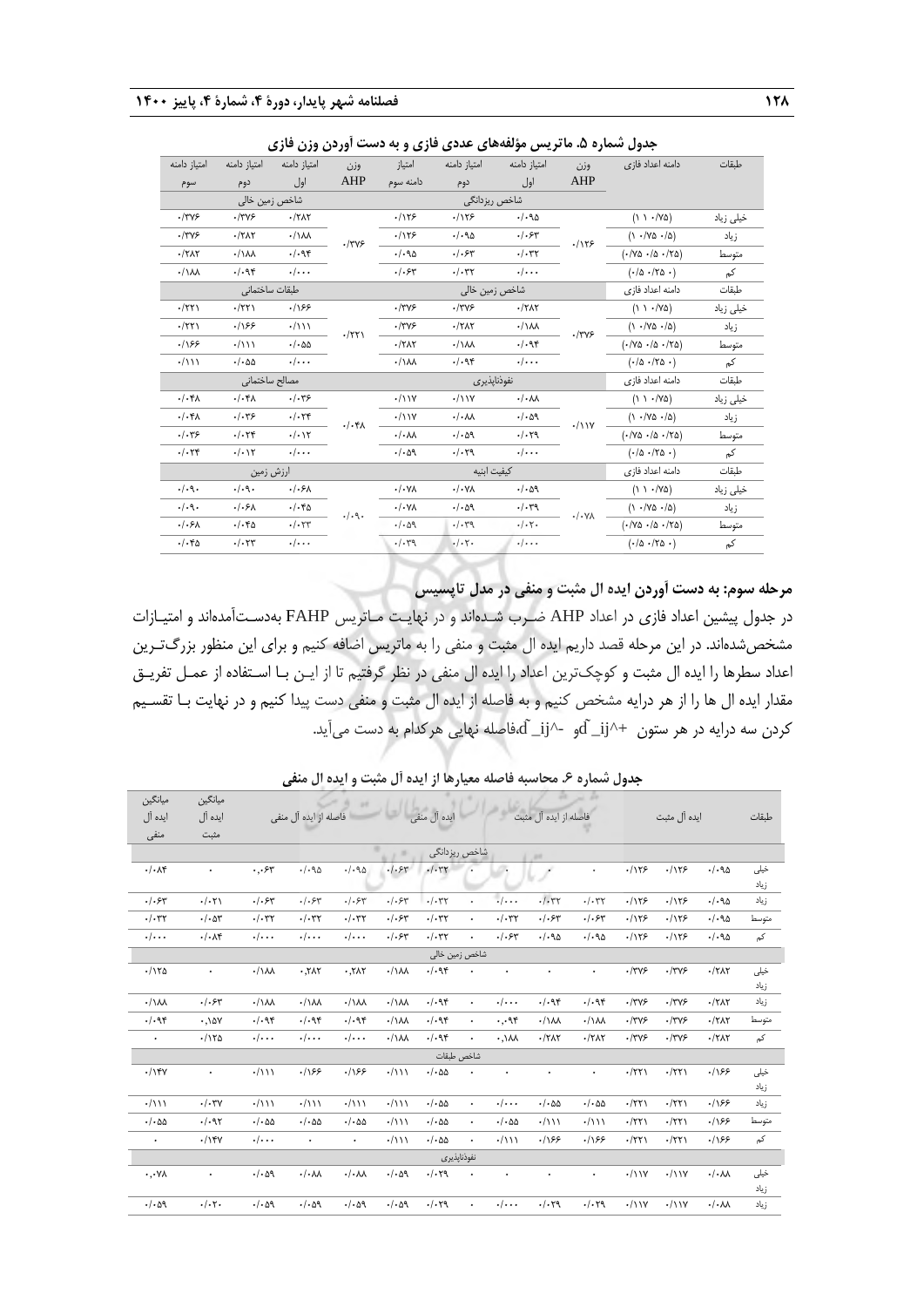| ۱۲۹ |  |  |  |  |  |  | منوچهری و همکاران / واکاوی ظرفیتهای توسعه درونی محلات مسکونی با نگرش توسعه میان افزا… |
|-----|--|--|--|--|--|--|---------------------------------------------------------------------------------------|
|-----|--|--|--|--|--|--|---------------------------------------------------------------------------------------|

| $.1 - 79$                   | $\cdot/\cdot$ ۴9               | $.1 - 79$                        | $.1 - 79$                        | $.1 - 79$                  | $\cdot/\cdot$ $\circ$ 9          | $.1 - 79$                       | $\bullet$            | $.1 - 79$                   | $.1 - 09$                        | .1.09                            | $\cdot$ /11Y     | $\cdot$ /11Y     | $\cdot/\cdot\lambda\lambda$ | متوسط |
|-----------------------------|--------------------------------|----------------------------------|----------------------------------|----------------------------|----------------------------------|---------------------------------|----------------------|-----------------------------|----------------------------------|----------------------------------|------------------|------------------|-----------------------------|-------|
| $\cdot/\cdot\cdot$          | $\cdot/\cdot$ YA               | $\cdot/\cdot\cdot$               | $\cdot/\cdot\cdot$               | $\cdot/\cdot\cdot$         | $\cdot/\cdot$ $\circ$ 9          | $.1 - 79$                       | $\bullet$            | $\cdot/\cdot$ aq            | $\cdot/\cdot$ M                  | $\cdot/\cdot\lambda\lambda$      | $\cdot$ /11Y     | $\cdot$ /11Y     | $\cdot/\cdot\lambda\lambda$ | کم    |
|                             |                                |                                  |                                  |                            |                                  | ارزش زمین                       |                      |                             |                                  |                                  |                  |                  |                             |       |
| .1.5.                       | $\bullet$                      | $\cdot/\cdot$ ۴۵                 | ./.5A                            | ./.5A                      | $\cdot/\cdot$ ۴۵                 | $\cdot/\cdot$ $\tau\tau$        | $\ddot{\phantom{0}}$ |                             | ٠                                | ٠                                | .4.9.            | .4.9.            | $./.5\lambda$               | خيلى  |
|                             |                                |                                  |                                  |                            |                                  |                                 |                      |                             |                                  |                                  |                  |                  |                             | زياد  |
| $\cdot/\cdot$ ۴۵            | $\cdot/\cdot \setminus \Delta$ | $\cdot/\cdot$ ۴۵                 | $\cdot/\cdot$ ۴۵                 | $\cdot/\cdot$ ۴۵           | $\cdot/\cdot$ ۴۵                 | $\cdot/\cdot$ $\tau\tau$        | $\bullet$            | $\cdot/\cdot\cdot$          | $\cdot/\cdot$ $\tau\tau$         | $\cdot/\cdot$ $\tau\tau$         | .4.9.            | $\cdot/\cdot$ 9. | $./.5\lambda$               | زياد  |
| $\cdot/\cdot$ $\tau\tau$    | $\cdot/\cdot\tau$              | $\cdot/\cdot$ $\tau\tau$         | $\cdot/\cdot$ $\tau\tau$         | $\cdot/\cdot$ $\tau\tau$   | $\cdot/\cdot$ ۴۵                 | $\cdot/\cdot$ $\tau\tau$        | $\bullet$            | $\cdot/\cdot$ ۳۳            | $\cdot/\cdot$ ۴۵                 | $\cdot/\cdot$ ۴۵                 | .4.9.            | $\cdot/\cdot$ 9. | $./.5\lambda$               | متوسط |
| $\bullet$                   | .1.5.                          | $\cdot/\cdot\cdot$               | $\cdot/\cdot\cdot$               | $\cdot/\cdot\cdot$         | $\cdot/\cdot$ ۴۵                 | $\cdot/\cdot$ $\tau\tau$        | $\bullet$            | $\cdot/\cdot$ ۴۵            | .1.5 <sub>A</sub>                | $./-5A$                          | .4.9.            | $\cdot/\cdot$ 9. | $./.5\lambda$               | کم    |
|                             |                                |                                  |                                  |                            |                                  | كيفيت ابنيه                     |                      |                             |                                  |                                  |                  |                  |                             |       |
| $\cdot/\cdot$ $\Delta \tau$ | $\bullet$                      | $\cdot/\cdot$ ۳9                 | .4.4                             | $.1 - 09$                  | .4.7.                            | $\cdot/\cdot7$ .                | $\ddot{\phantom{0}}$ | ۰                           | ٠                                | ۰                                | $\cdot/\cdot$ YA | $\cdot/\cdot$ YA | $\cdot/\cdot$ $\circ$ 9     | خيلى  |
|                             |                                |                                  |                                  |                            |                                  |                                 |                      |                             |                                  |                                  |                  |                  |                             | زياد  |
| $.1 - \tau$                 | $\cdot/\cdot$ \\r              | $\cdot/\cdot$ ۳9                 | $.1 - \tau$                      | $.1 - \tau$                | $.1 - 79$                        | $\cdot/\cdot7$ .                | $\bullet$            | $\cdot/\cdot\cdot$          | $\cdot/\cdot7$ .                 | $\cdot/\cdot \tau$ .             | $\cdot/\cdot$ YA | $\cdot/\cdot$ YA | $.1 - 09$                   | زياد  |
| $\cdot/\cdot7$ .            | $\cdot/\cdot$ ۳۳               | $\cdot/\cdot7$ .                 | $\cdot/\cdot7$ .                 | $\cdot/\cdot7$ .           | $.1 - 79$                        | $\cdot/\cdot7$                  | $\bullet$            | $\cdot$ , $\cdot$ r $\cdot$ | $.1 - \gamma$                    | $.1 - \tau$                      | $\cdot/\cdot$ YA | $\cdot/\cdot$ YA | $\cdot/\cdot$ $\circ$ 9     | متوسط |
| $\bullet$                   | $\cdot/\cdot$ $\Delta \tau$    | $\cdot/\cdot\cdot$               | $\cdot/\cdot\cdot$               | $\cdot/\cdot\cdot$         | $.1 - \mathcal{F}$               | $\cdot/\cdot7$ .                | $\bullet$            | $.1 - 79$                   | $-1.09$                          | .1.09                            | $\cdot/\cdot$ YA | $\cdot/\cdot$ YA | $\cdot/\cdot$ $\circ$ 9     | کم    |
|                             |                                |                                  |                                  |                            |                                  | مصالح ساختمانى (اسكلت ساختمانى) |                      |                             |                                  |                                  |                  |                  |                             |       |
| $\cdot/\cdot$ ۳۲            | $\bullet$                      | $\cdot/\cdot$ $\uparrow\uparrow$ | .1.75                            | .1.75                      | $\cdot/\cdot$ $\uparrow\uparrow$ | $\cdot/\cdot$ ) $\Upsilon$      | $\bullet$            | $\bullet$                   | ۰                                | ۰                                | $\cdot/\cdot$ ۴۸ | $.$ / $.$ ۴۸     | .1.79                       | خيلى  |
|                             |                                |                                  |                                  |                            |                                  |                                 |                      |                             |                                  |                                  |                  |                  |                             | زياد  |
| . / . 74                    | $\cdot/\cdot\cdot$ $\wedge$    | $\cdot/\cdot$ $\uparrow\uparrow$ | $\cdot/\cdot$ $\uparrow\uparrow$ | .1.74                      | $\cdot/\cdot$ $\uparrow\uparrow$ | $\cdot/\cdot$ ) $\Upsilon$      | $\bullet$            | $\cdot/\cdot\cdot$          | $\cdot/\cdot$                    | $\cdot/\cdot$ ) $\Upsilon$       | $\cdot/\cdot$ ۴۸ | $./-$ ۴۸         | .1.79                       | زياد  |
| $\cdot/\cdot$ ) $\Upsilon$  | $\cdot/\cdot7$ .               | $\cdot/\cdot$ ) $\Upsilon$       | $\cdot/\cdot$ \ $\Upsilon$       | $\cdot/\cdot$ ) $\Upsilon$ | .1.74                            | $\cdot/\cdot$ ) $\Upsilon$      | $\bullet$            | $\cdot/\cdot$ ) $\Upsilon$  | $\cdot/\cdot$ $\uparrow\uparrow$ | $\cdot/\cdot$ $\uparrow\uparrow$ | $\cdot/\cdot$ ۴۸ | $.$ / $.$ ۴۸     | .1.79                       | متوسط |
| $\bullet$                   | $\cdot/\cdot$ ۳۲               | $\cdot/\cdot\cdot$               | $\bullet$                        | $\ddot{\phantom{0}}$       | $\cdot/\cdot$ $\uparrow\uparrow$ | $\cdot/\cdot$ ) $\Upsilon$      | $\bullet$            | $\cdot/\cdot$ ٢۴            | .1.79                            | .1.79                            | $.$ / $.$ ۴۸     | $./-$ ۴۸         | $.$ / $.$ ۳۶                | کم    |

نزدیکی نسبی هر گزینه نسبت به راهحل ایده آل )RCi )با استفاده از رابطه زیر به دست میآید. با تلفیق الیـههای ایـده آل مثبت و منفی در محی GIS و ضرب آن در الیه محدودیت )constrain )الیه نهایی شکل میگیـرد و اولویتبنـدی نهایی گزینهها بر اساس آن انجام میشود. در این رابطه m تعداد معیارهاست.

 $RC_i = \frac{\sum_{j=1}^{m} d_{ij}^{-}}{\sum_{i=1}^{m} d_{ij}^{-} + \sum_{j=1}^{m} d_{ij}^{+}}$ 

با توجه به نتایج به دست آمده از محاسبه پیکسلی اراضی با توجه به مدل تاپسـیس در محـی GIS نشـان میدهـد کـه 31/11 درصد از مساحت محله دارای پتانسیل خیلی زیاد و 37/15 درصد پتانسیل زیاد53/37، درصد پتانسیل متوس 2/7، درصد دارای پتانسیل کم میباشد.

| مؤلفهها                   |                              |                                                                               |                                         |
|---------------------------|------------------------------|-------------------------------------------------------------------------------|-----------------------------------------|
|                           | مساحت                        | تعداد                                                                         | درصد                                    |
| خیلی زیاد                 | <b><i>\&amp;A&amp;YY</i></b> | ۱۴۷۹                                                                          | $\tau$                                  |
| زياد                      | <b>IVFFFF</b>                | 51                                                                            | <b>٣٧/۴٢</b>                            |
| متوسط                     | $1 - \lambda950$             | $\tau$ .                                                                      | $\Upsilon \Upsilon / \Upsilon \Upsilon$ |
| کم                        | ۲۴۰۹۴                        | ۵۰                                                                            | $\Delta/\gamma$                         |
| 612500                    | 612800                       | 613100<br>613400                                                              | 613700                                  |
|                           |                              | عنوان تقشه: اولویت بندی توسعه میان افزا بر اساس نتایج مدل تر کیبی AHP-FTOPSIS |                                         |
| راهنمای نقشه<br>خيلى زياد |                              |                                                                               |                                         |
|                           |                              |                                                                               |                                         |
|                           |                              |                                                                               |                                         |
|                           |                              |                                                                               |                                         |
|                           |                              |                                                                               |                                         |
|                           |                              |                                                                               |                                         |
| $-1$                      |                              |                                                                               | 1215000                                 |
|                           |                              |                                                                               | 121480                                  |

**جدول شماره .7 ظرفیت توسعه میان افزا مسکونی محالت بر اساس نتایج مدل ترکیبی FTOPSIS-AHP**

**شکل شماره .5 نقشه اولویتبندی توسعه میان افزا بر اساس نتایج مدل ترکیبی FTOPSIS-AHP**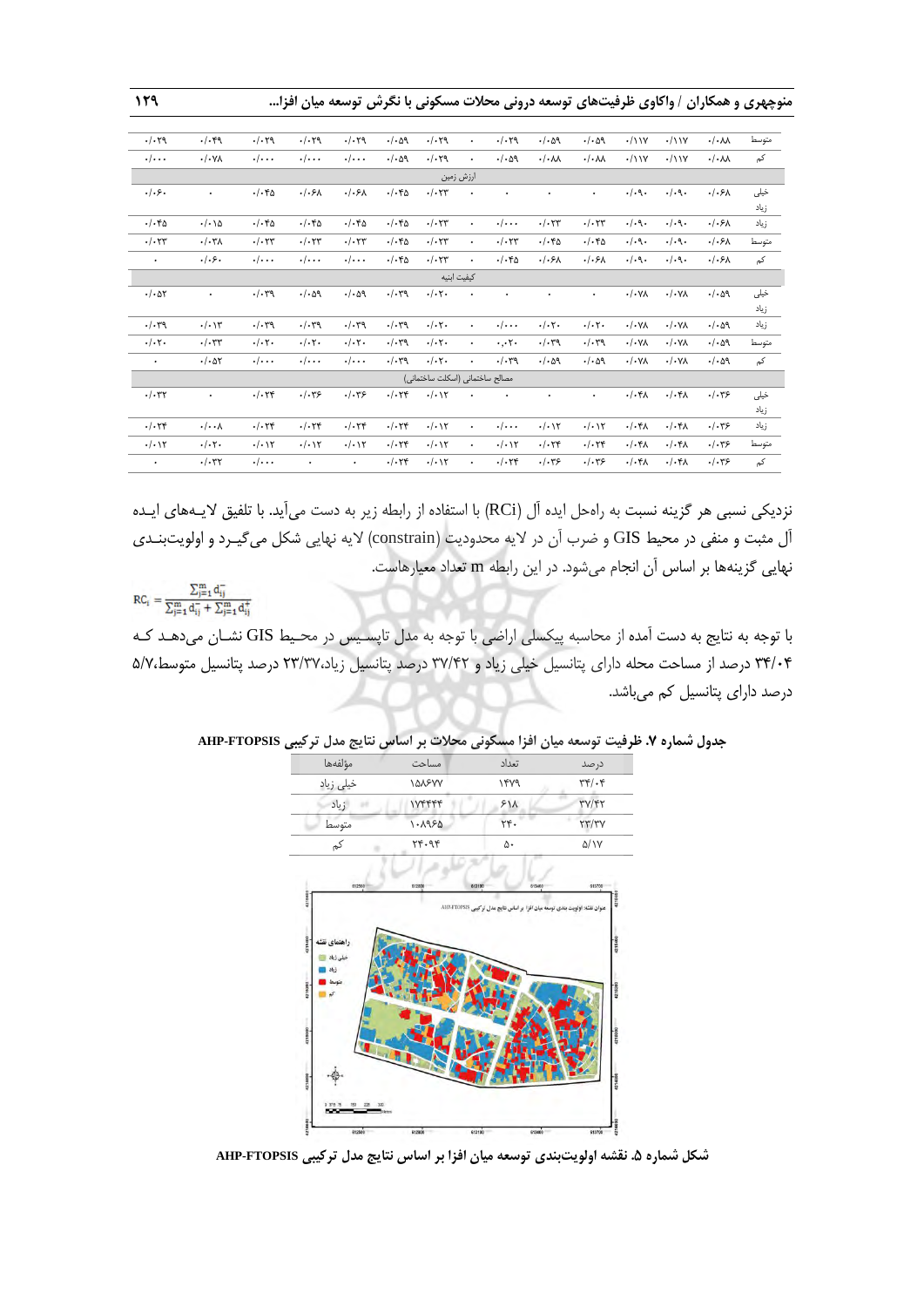## **نتیجهگیری**

دردههای اخیر، افزایش شهرنشینی در ایران و بهتبع آن گسترش شهرها به صورت بیرویه و پراکنده کـه موجـب تبـدیل زمینهای پیرامون شهرها به کاربریهای شهری شده است؛ ادامه این روند باعث توسعه ناپایدار در شـهرها شـده اسـت. اکثر تحقیقات صورت گرفته به چنین توسعهای ناقص و ناپایدار اذعان کردهاند. کالنشهر تبریز نیز با تبدیلشدن به یکی از قطبهای رشد در سطح کشور با سرعت زیادی با افزایش جمعیت و شهرنشـینی روبـرو شـده اسـت. در مقابـل چنـین رشدی برنامه ریزان شهری راهکارهایی ازجمله ایجاد شهرهای جدید ازجمله شهر جدید سـهند در پیرامـون شـهر تبریـز پیشنهاد کردند. ایجاد شهر جدید سهند و شکلگیری شهرهای جدید با هستههای روستایی بهمانند باغ معـروف، باسـمنج و.. به عنوان استراتژی برای سرریز جمعیت و تأمین مسکن مورد نیاز با تئوری توسعه پایـدار منافـات دارد، چراکـه باعـ افزایش هزینههای شهری از قبیل مدیریت شهری، هزینههای زیر بنایی، روبنایی، از بین رفتن باغات و مزارع کشـاورزی شده است. این در حالی است که هزینههای ذکرشده میتوانستند در بافتهای فرسوده موجود بهمانند محله شـریعتی بـه کار گرفته شود و علاوه بر اینکه هزینههای مالی، زیربنایی و زیستمحیطی نداشته باشد، بلکه باعـث رونـق و کارآمـدی بافتهای قدیمی و فرسوده شود. در راستای همین گفتار، نتایج تحقیق نشان میدهد کـه ظرفیـت توسـعه میـان افـزا ی مسکونی در محله شریعتی خیلی زیاد بوده است بر طبق نتایج به دست آمده در محیط GIS نشـان میدهـد کـه ۳۴/۰۴ درصد از مساحت محله دارای پتانسیل خیلی زیاد و ٣٧/۴٢ درصد پتانسـیل زیـاد، ٢٣/٣٧ درصـد پتانسـیل متوسـط، ٥/٧ درصد دارای پتانسیل کم میباشد. این نتایج بدین معناست که محله شریعتی کامالً پتانسیل احیا و توسعه مجدد را بـرای افزایش ظرفیت در کاربری مسکونی دارد. با توجه به نتایج به دست آمده میتوان گفت محله موردمطالعه که اکنونکـه از فرسودهترین محالت کالنشهر تبریز به شمار میرود نیاز مبـرم بـه برنامـهریزی بـه منظـور بهسـازی و نوسـازی دارد و استفاده از استراتژی توسعه میان فزا با رویکرد رشد هوشمند میتواند به عنوان یکی از مهمترین سـناریوهای پـیش روی برنامه ریزان شهری باشد. با در نظر گرفتن دو گروه توسعهپذیری خیلی زیاد و زیاد میتوان گفـت کـه بـیش از نیمـی از مساحت کل محدوده موردمطالعه مستعد توسعه از درون میباشد که این امر الزامی برای تدوین برنامـهریزی مناسـب بـر اساس اصول رشد هوشمند میباشد. با توجه به اینکه اکثر شـهرهای قـدیمی ایـران بـه ویـژه کالنشـهرها مشـکالت و نیازهای مشترکی برای تأمین مسکن دارند، از طرفی اکثر این شهرها دارای بافتهای قدیمی و فرسوده در بخش مرکزی دارند، این استراتژی میتواند یک سناریو مطلوب برای توسعه پایدار آنها باشد، در این راستا تحقیقاتی نیز انجامشده است که در پیشینه تحقیق به آن اشارهشده است و نتایج اکثر تحقیقات، توسعه میان افزا را بـهعنوان یـک اسـتراتژی مطلـوب برای توسعه پایدار در محلات شهری پیشنهاد کردند، فقط نوع تحقیقات با توجه به تکنیک مورد استفاده فرق دارنـد کـه بیشتر جهتگیری آنها به سمت اولویتبندی کاربریها برای توسعه میان افـزا بـوده اسـت. در ایـن تحقیـق بیشـتر بـه پهنهبندی ظرفیت توسعه میان افزا در محله شریعتی پرداختهشده است. در نهایت نیز پیشـنهادهایی بـرای کـاهش موانـع توسعه میان افزا در محله شریعتی تبریز ارائه میشود:

- لزوم تحقق مدیریت یکپارچه شهری برای کاهش مشکالت اداری و قانونی در جهت توسعه میان افزا
- استفاده از ابزارهای تشویقی برای جلـب مشـارکت بخـش خصوصـی ازجملـه کـاهش هزینـههای اداری و پروانـه ساختمانی
- جلب همکاری ساکنان اصلی در فرایند توسعه میان افزای محله با استفاده از شفافسازی مقاصد و اهـداف پـروژه و اطمینان کامل ساکنان از مزایای توسعه
	- اولویت دادن به ساکنان محله جهت کسب امتیازات حاصل از کاربریهای مختل
	- افزایش سرانههای کاربریهای عمومی ازجمله تفریحی، سبز و فرهنگی و افزایش کیفیت فضاهای عمومی موجود
		- کاهش و حذف کاربریهای مزاحم و ناسازگار با محی مسکونی
		- افزایش کمیت و کیفیت معابر برای سهولت دسترسی به فضای درونی محله
		- استفاده از ابزارهای قانونی برای افزایش کیفیت ابنیهها ازجمله لزوم نما داشتن ساختمانها.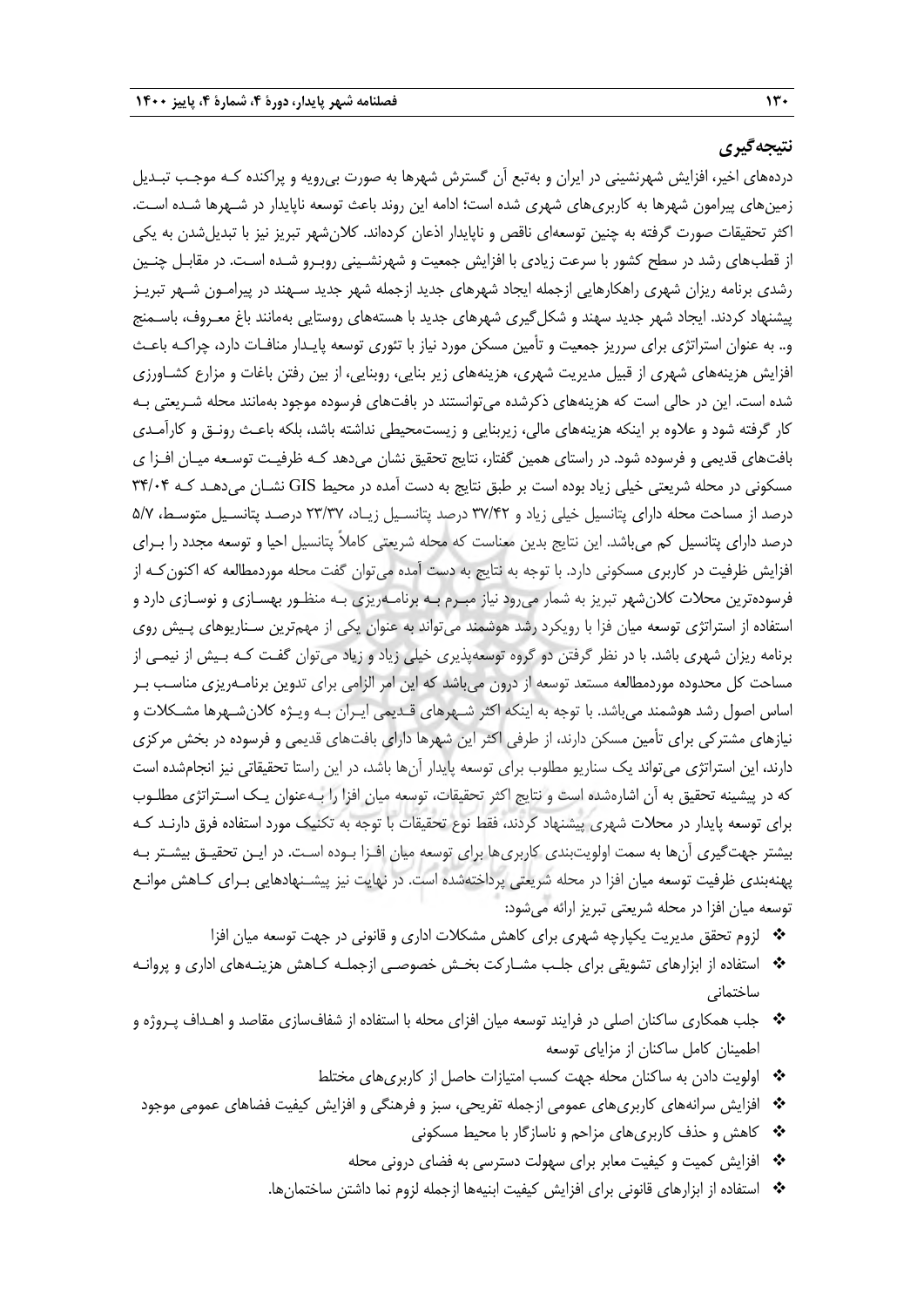### **تقدیر و تشکر**

بنا به اظهار نویسنده مسئول، این مقاله حامی مالی نداشته است.

## **منابع**

- 0) آروین، محمود و زنگنه شهرکی، سعید )0333( تحلیل موانع بهرهگیری از رویکرد توسعه میان افزا مطالعه موردی: شهر اهـواز، فصلنامه شهر پایدار، دوره ۳، شماره ۱، صص. ۸۷–۷۱.
	- 5) اصغرپور، محمدجواد )0335( تصمیمگیریهای چندمعیاره، چاپ یازدهم، تهران: انتشارات دانشگاه تهران.
- 3) آهار، حسن )0335( تحلیل گسترش افقی شهر با بهکارگیری سیاستهای رشد هوشمند شهری مطالعه موردی: شـهر مراغـه، پایاننامه کارشناسی ارشد، به رهنمایی سید امیر منصوری، دانشکده معمـاری و شهرسـازی، دانشـگاه آزاد علـوم و تحقیقـات تهران.
- 1) بنیهاشمی، ام هانی؛ سرور، رحیم؛ زیاری، یوسفعلی )0335( توسعه میان افزا در بافتهای فرسـوده شـهری مطالعـه مـوردی محله خانیآباد تهران، فصلنامه جغرافیایی سرزمین، دوره ،01 شماره ،11 صص. .10-21
- ۵) پور موسوی، سید موسی؛ ناصر مستوفی، انوشیروان؛ شکوهی، محمد صـالح (۱۳۹۳) شناسـایی اصـول و راهکارهـای اجرایـی توسعه میان افزا در شهر تهران به عنوان یکی از ابعاد توسعه شهری پایدار، فصلنامه مطالعات توسعه اجتمـاعی ایـران دوره ،1 شماره ۴، صص. ۵۷-۳۶.
- 1) جامعه مهندسان مشاور )0317( استانداردهای برنامهریزی و طراحی شهری انجمن شهرسازی آمریکا، ترجمه گیتی اعتمـاد و دیگران، چاپ اول، تهران: انتشارات ایران.
	- 7) حبیبی، سید محسن و مقصودی، ملیحه )0310( مرمت شهری، چاپ اول، تهران: انتشارات دانشگاه تهران.
- 1) خوشسیمای سردرود، مهسا )0332( بررسی نقش توسعه میان افزا در اصالح بافتهای فرسوده شهری مطالعه موردی محلـه حکمآباد تبریز، پایاننامه کارشناسی ارشد جغرافیا و برنامهریزی شهری به رهنمایی اکبر اصغری زمانی، دانشکده برنامهریزی و علوم محیطی، دانشگاه تبریز.
- 3) داداش پور، هاشم؛ تقوایی، علیاکبر؛ قانع، نرگس )0333( بررسی ظرفیت توسعه میان افزا در فضاهای موقوفه شهری مطالعـه موردی ناحیه ۳ منطقه ۲ شهر یزد، فصلنامه مطالعات شهر ایرانی- اسلامی، دوره ۴، شماره ۱۵، صص. ۲۸-۶۳
- 01) رفعییان، مجتبی؛ براتی، ناصر؛ آرام، مرضیه )0313( سنجش ظرفیت توسعه فضاهای بدون استفاده در مرکـز شـهر قـزوین بـا تأکید بر رویکرد توسعه میان افزا، نامه معماری و شهرسازی، دوره ۳، شماره ۵، صص. ۶۱–۴۵.
- 00) زنگنه شهرکی، سعید )0331( تحلیل اثرات اجتماعی، اقتصادی و زیستمحیطی گسترش افقی شـهر و چگـونگی بـهکارگیری سیاستهای رشد هوشمند شهری مطالعه موردی: شهر یزد، رساله دکتری جغرافیا و برنامهریزی شـهری بـه راهنمـایی احمـد پوراحمد، دانشکده جغرافیا، دانشگاه تهران.
- ١٢) زیاری، کرامت الله؛ پوراحمد، احمد؛ حمزه پور، رزگار (١٣٩۴) شناسایی و بررسی پتانسیلها و قابلیتهای موجود زمین با تأکیـد بر توسعه میان افزا مطالعه موردی: محلات سردشت، فصلنامه مطالعات مدیریت شهری، دوره ۷، شماره ۲۴، صص. ۹۸–۷۹.
- 03) شریفیان، احسان )0313( توسعه میـان افـزا: بهرهگیـری از ظرفیتهـای درونـی شـهر، فصـلنامه منظـر، دوره ،5 شـماره ،01 صص.٥١-۴۷.
- 01) شکوهی، علی )0311( تحلیلی مسائل بافتهای فرسوده شهری با استفاده از نقشههای فـازی، سـومین همـایش برنامـهریزی منطقهای بررسی مسائل شهرسازی زنجان، 2 آذر ،0311 دانشگاه آزاد اسالمی زنجان.
- 02) سرور، رحیم )0331( شناسایی بافتهای فرسوده شهری بر اساس شاخصهای کالبدی مطالعه موردی: منطقه یک شهر تبریز، فصلنامه شهر پایدار، دوره ،5 شماره ،0 صص.0-01.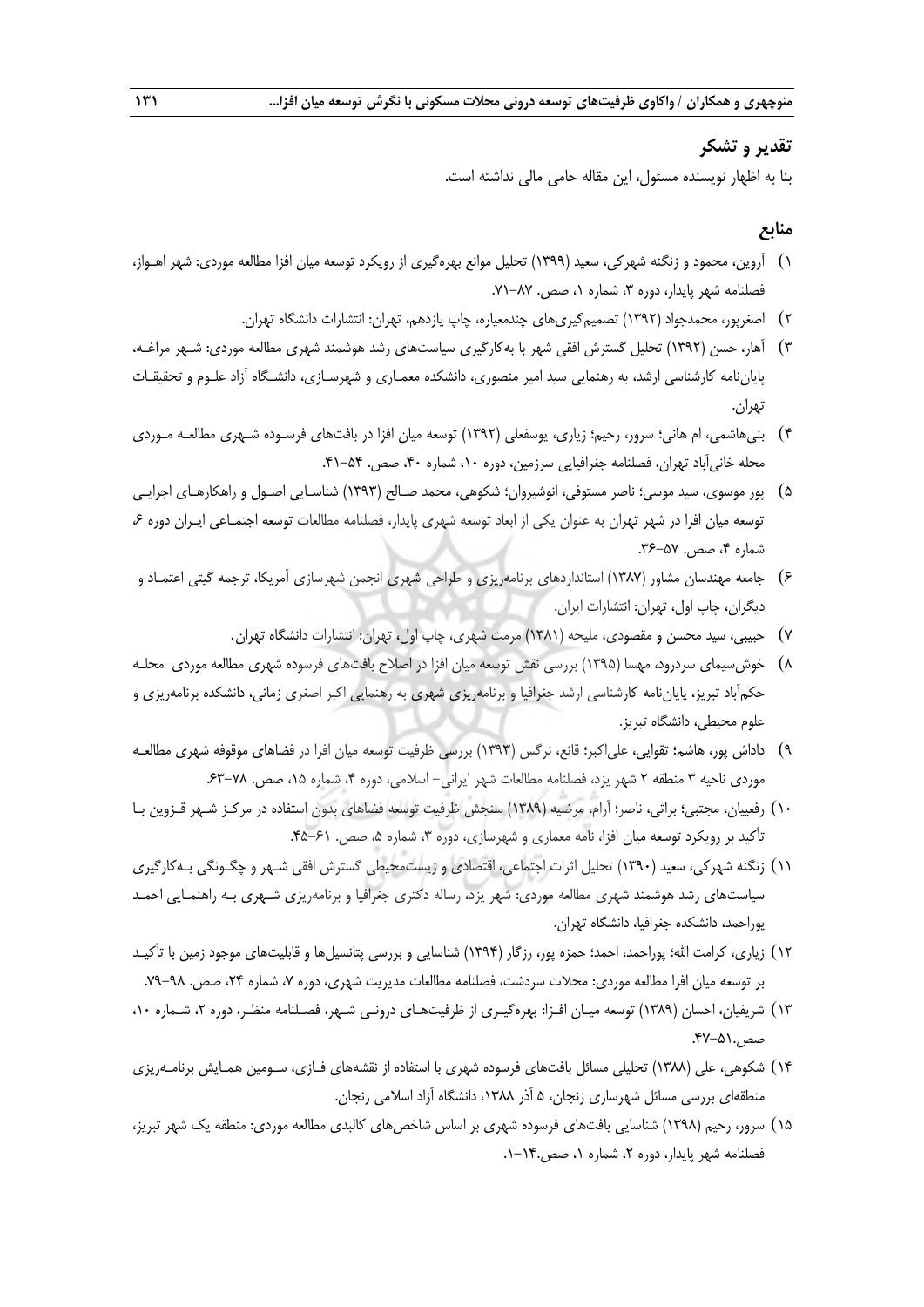- 01) عزیزی، محمدمهدی )0373( گسترش سریع شهری، یک بحران، مجموعه مقـاالت کنفـرانس بینالمللـی توسـعه شـهری و شهرهای جدید، اصفهان، وزارت مسکن و شهرسازی، جلد ۲، صص. ۸۲-۷۳.
- ١٧) قادریان، مسعود (١٣٩۶) چهارچوب توسعه میان افزا در بافتهای تاریخی، بررسی موردی: دستور کـار طراحـی سـایت ایلچـی خان در بافت تاریخی یزد، نامه معماری و شهرسازی، دوره ۵، شماره ۱۹، صص. ۱۱۲-۹۳.
- 01) محمودزاده، حسن و عابدینی، رویا )0337( تلفیق اصول رشد هوشمند و استراتژی توسعه میان افزا در شناسـایی ظرفیتهـای کالبدی توسعه درونی شهر (مطالعه موردی: منطقه ۳ تبریز)، جغرافیا و توسعه،دوره ۱۷، شماره ۵۶، صص. ۷۲–۵۷.
- 03) میرکتولی، جعفر؛ علیپور، عباس؛ حسنی، عباسعلی )0330( بررسی اثر سیاستهای حمایتی دولت در مدیریت توسعه بافتهـای قدیمی و فرسوده شهری موردمطالعه: شهر بهشهر، مجله آمایش جغرافیایی فضا، دوره ۲، شماره ۵، صص. ۶۵–۷۳.
- 51) میرزائی، حمیدرضا )0312( ظرفیتسازی توسعه محلهای بر اساس رویکرد توسعه سطوح میان افزای شهری مطالعـه مـوردی: محله شادآباد در منطقه هجده تهران، پایاننامه کارشناسی ارشد برنامهریزی شهری، به رهنمایی عبدالهادی دانشپور دانشـکده معماری و شهرسازی، دانشگاه علم و صنعت ایران، تهران.
- 50) نسترن، مهین و قدسی، نرگس )0331( شناسایی پهنههای مستعد توسعه میان افزا در نواحی ناکارآمد مراکـز شـهرها مطالعـه موردی: منطقه یک اصفهان، مجله پژوهش و برنامهریزی شهری، دوره ۶۰ شماره ۲۰، صص. ۸۱–۵۱.
- 55) نظافت، نوید )0332( بررسی الگوی توسعه میان افزا با رویکرد دستیابی به شهر فشرده مطالعه موردی: منطقـه 1 شـهر کـرج، پایاننامه کارشناسی ارشد برنامهریزی شهری به رهنمایی ناصر برك پور، پردیس فارابی، دانشگاه هنر، کرج.
- 53) نوریان، فرشاد؛ عبداهلل پور، سید سجاد؛ قاضی، رضا )0337( اولویتبندی راهبردهـای توسـعه میـان افـزا در پهنـههای بـرش عرضی نواحی شهری: مطالعه موردی: منطقه ۶ شهر مشهد، فصلنامه مطالعات شهری، پاییز ۱۳۹۷، دوره ۷، شماره ۲۸، صص. .12-71
- 24) Ahar, H. (2013) Analysis of the horizontal expansion of the city using smart urban growth policies (Case study: Maragheh city, master's thesis, under the guidance of Sedamir Mansouri) Faculty of Architecture and Urban Planning, Tehran Azad University of Science and Research. [In Persian].
- 25) Anderson, W.P. & Kanaroglou, P.S. & Miller, E.J. (1996) urban form, energy and the environment: a review of issues, evidence and policy, Urban Studies, Vol.33, No.1, pp.7-35.
- 26) Arvin, M. & Zanganeh Shahraki, S. (2015) Analysis of Barriers to Using the Intermediate Development Approach Case Study: Ahvaz City, Journal of Sustainable City, Vol.3, No.1, pp.71-87. [In Persian].
- 27) Asgharpour, M. J. (2013) Multi-criteria decisions, 11th edition, Tehran: University of Tehran Press. [In Persian].
- 28) Azizi, M. M. (2000) Rapid urban development, a crisis, Proceedings of the International Conference on Urban Development and New Cities, Isfahan, Ministry of Housing and Urban Development, Vol. 2, pp. 82-73. [In Persian].
- 29) Bani Hashemi, H. & Server, R. & Ziari, Y. (2013) Intermediate development in dilapidated urban contexts (case study: Khaniabad neighborhood of Tehran) Quarterly Geographical Journal of territory (Sarzamin), Vol.10, No. 40, pp. 41-54. [In Persian].
- 30) Christensen, A.J. (2005) Dictionary of landscape architecture and construction. New York: McGraw-Hill.
- 31) Christudason, A. (2009) Property rights: achieving a fine balance in collective sales of strata developments in Singapore, International Journal of Law in the Built Environment, Vol.1, pp.26-41.
- 32) Dadashpour, H. & Taghvaei, A. A. & Ghaneh, N. (2014) A Study of Intermediate Development Capacity in Urban Endowment Spaces(Case Study: District 3, Regain 2 of Yazd), Journal of Iranian-Islamic Urban Studies, Vol.4, No.15, pp. 63-78. [In Persian].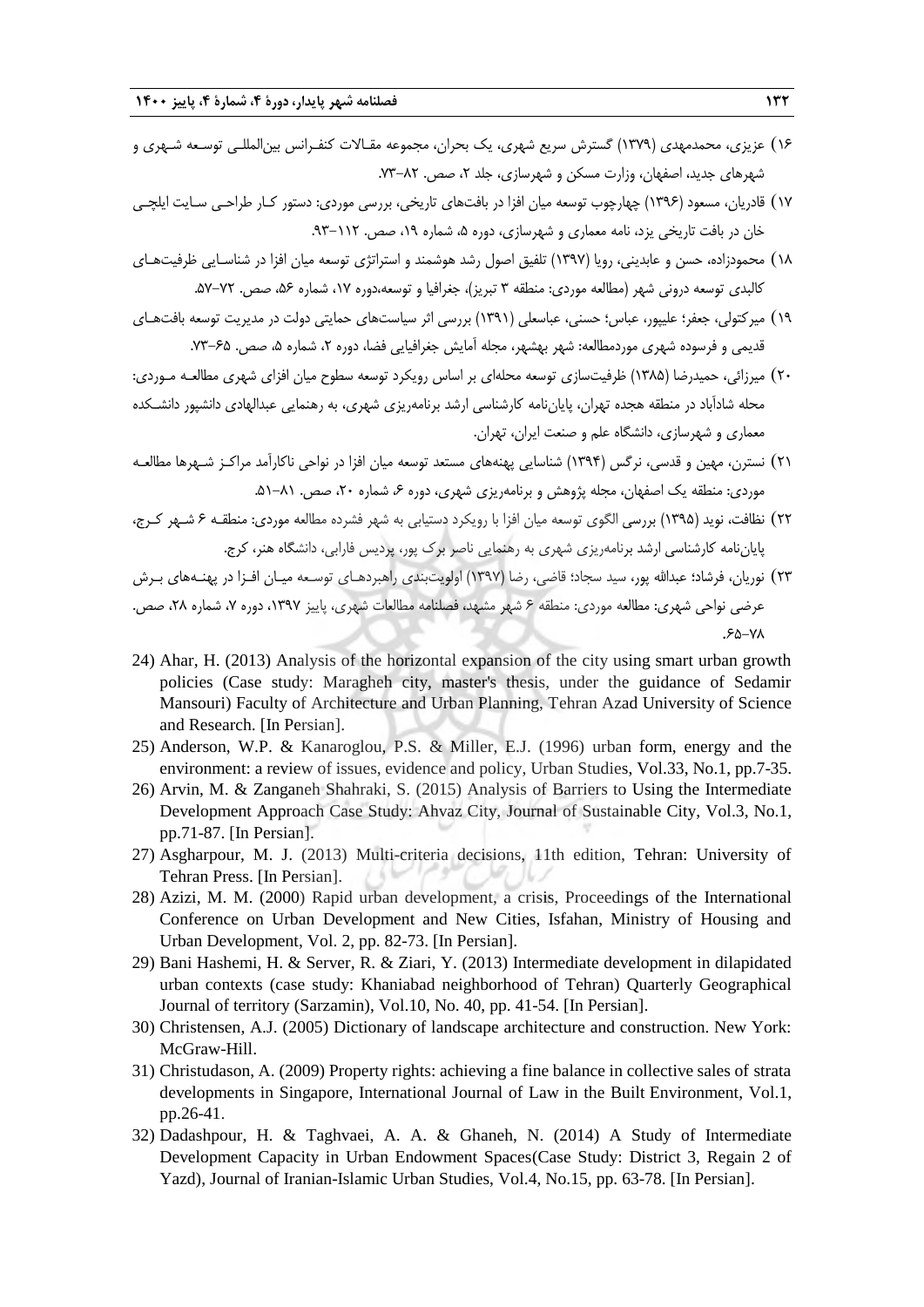- 33) Falconer, M.k. & Frank, J.E. (1990) Sufficiency of Infrastructure Capacity for Infill Development, Journal of Urban Planning and Development, Vol.116, pp.137-148.
- 34) Ghaderian, M. (2017) The framework of intermediate development in historical contexts, a case study: the agenda of designing the site of Elchi Khan in the historical context of Yazd, Letter of Architecture and Urban Planning, Vol.5, No. 19, pp.93- 112. [In Persian].
- 35) Habibi, S. M. & Maghsoudi, M. (2002) Urban Restoration, First Edition, Tehran: University of Tehran Press. [In Persian].
- 36) Hutchison, R. (2010) Encyclopedia of urban studies. Thousand Oaks, Calif: SAGE Publications.
- 37) Khosh Sima, M. (2016) A Study of the Role of Intermediate Development in the Rehabilitation of Dilapidated Urban Tissues (Case Study: Hakmabad Neighborhood), Tabriz, M.Sc. Tabriz. [In Persian].
- 38) Kienitz, Roy. (2001) Models and Guidelines for Infill Development, Maryland Department of Planning, Managing Maryland's Growth.
- 39) Ligmann-Zielinska, A. & Church, R. L. & Jankowski, P. (2008) Spatial optimization as agenerative technique for sustainable multiobjective land-use allocation, International Journal of Geographical Information Science, Vol.22, pp. 601–622.
- 40) Mahmoudzadeh, H. & Abedini, R. (2015) Combining the principles of smart growth and intermediate development strategy in identifying the physical capacities of inner city development (Case study: Tabriz Region 3), Geography and Development, Vol.17, No 56, pp. 57-72. [In Persian].
- 41) McConnell, V. & Wiley, K. (2010) Infill Development: Perspectives and Evidence from Economics and Planning, Discussion Papers. Washington, DC 20036. www.rff.org.
- 42) Mirkatoli, J. & Alipour, A. & Hassani, A. A. (2012) Investigating the effect of government supportive policies on the management of the development of old and dilapidated urban structures studied: Behshahr, Journal of Space Geography, Vol.2, No.5, pp.65-73. [In Persian].
- 43) Mirzaei, H. (2006) Neighborhood Development Capacity Building Based on the Approach of Urban Intermediate Levels Development Approach and Iran Industry, Tehran. ([In Persian].
- 44) Nastaran, M. & Ghodsi, N. (2015), Identification of areas prone to intermediate development in dysfunctional areas of urban centers (Case study: Isfahan Region 1), Journal of Urban Research and Planning, Vol.6, No. 20, pp. 51-81. [In Persian].
- 45) Nezafat, N. (2016) A Study of Midsize Development Model with the Approach of Achieving Intensive City (Case Study: District 6 of Karaj), Master Thesis in Urban Planning under the guidance of Naser Barakpour, Farabi Campus, University of Arts, Karaj. [In Persian].
- 46) Nourian, F. & Abdullahpour, S. S. & Ghazi, R. (2018) Prioritization of mid-rise development strategies in cross-sectional areas of urban areas: A case study: District 6 of Mashhad, Journal of Urban Studies, Vol.7, No.28, pp. 65-78. [In Persian].
- 47) Poor Mousavi, S.M. & Nasser Mostofi, A. & Shokouhi, M. S. (2014) Identifying the Principles and Executive Strategies of Intermediate Development in Tehran as One of the Dimensions of Sustainable Urban Development, Journal of Iranian Social Development Studies, Vol.6, No.4, pp. 36-57. [In Persian].
- 48) Rafieian, M. & Barati, N. & Aram, M. (2010) Assessing the development capacity of unused spaces in the center of Qazvin with emphasis on the approach of development, Journal of Architecture and Urban Planning, Vol.3, No.5, pp.45-61. [In Persian].
- 49) RSRC (Real Estate Research Corporation). (1982) Infill Development Strategies, Published Jointly by ULI-Urban Land Institute and American Planning Association, USA.